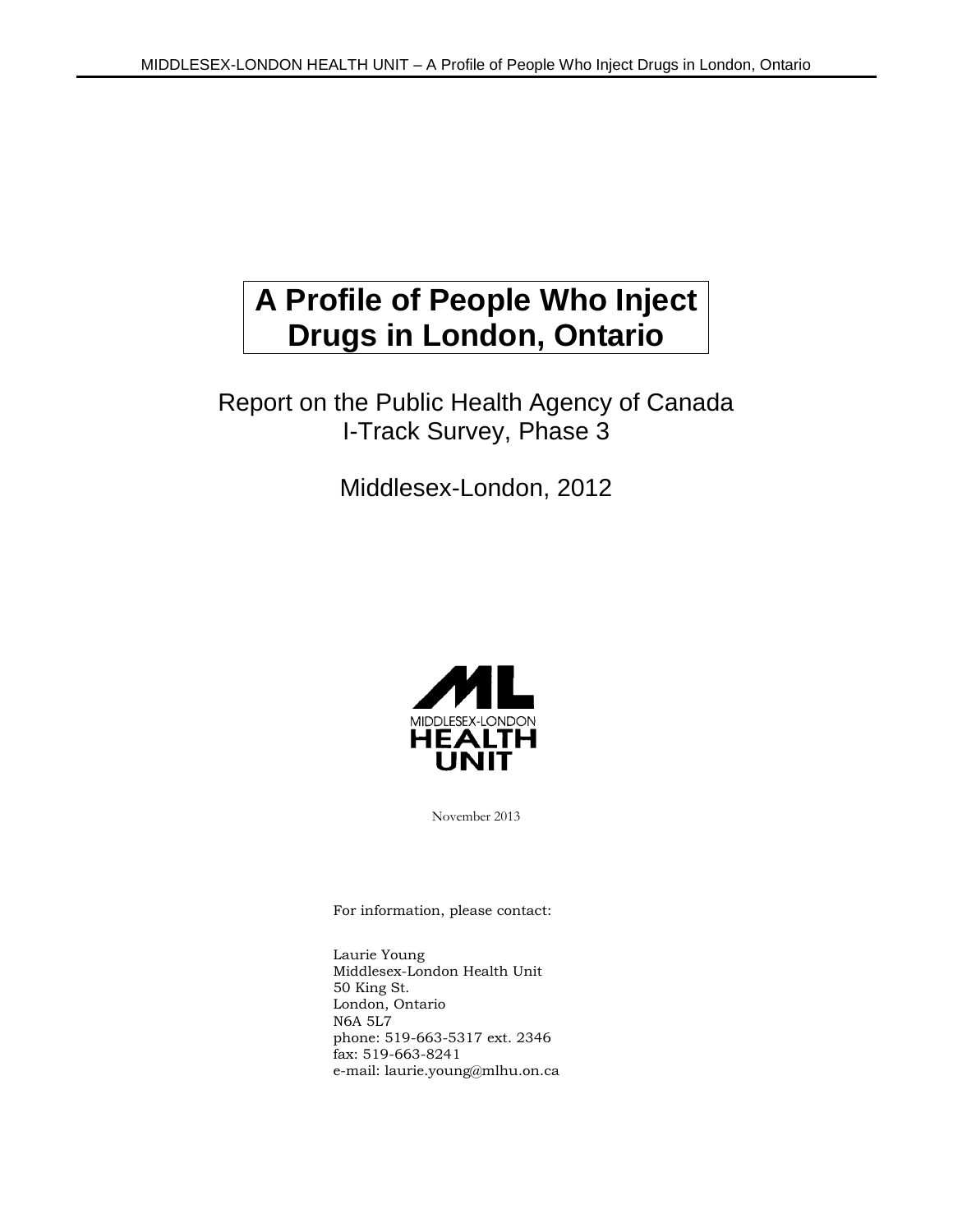© Copyright 2013 Middlesex-London Health Unit 50 King Street London, Ontario N6A 5L7

Cite reference as: Middlesex-London Health Unit (2013). A profile of people who inject drugs in London, Ontario: Report on the Public Health Agency of Canada I-Track Survey, Phase 3, Middlesex-London, 2012. London, Ontario.

Authors: Hilary Caldarelli, BSc MPH Alison Locker, BSc MSc Bryna Warshawsky, MDCM MHSc CCFP FRCPC

In collaboration with the Regional HIV/AIDS Connection.

All rights reserved.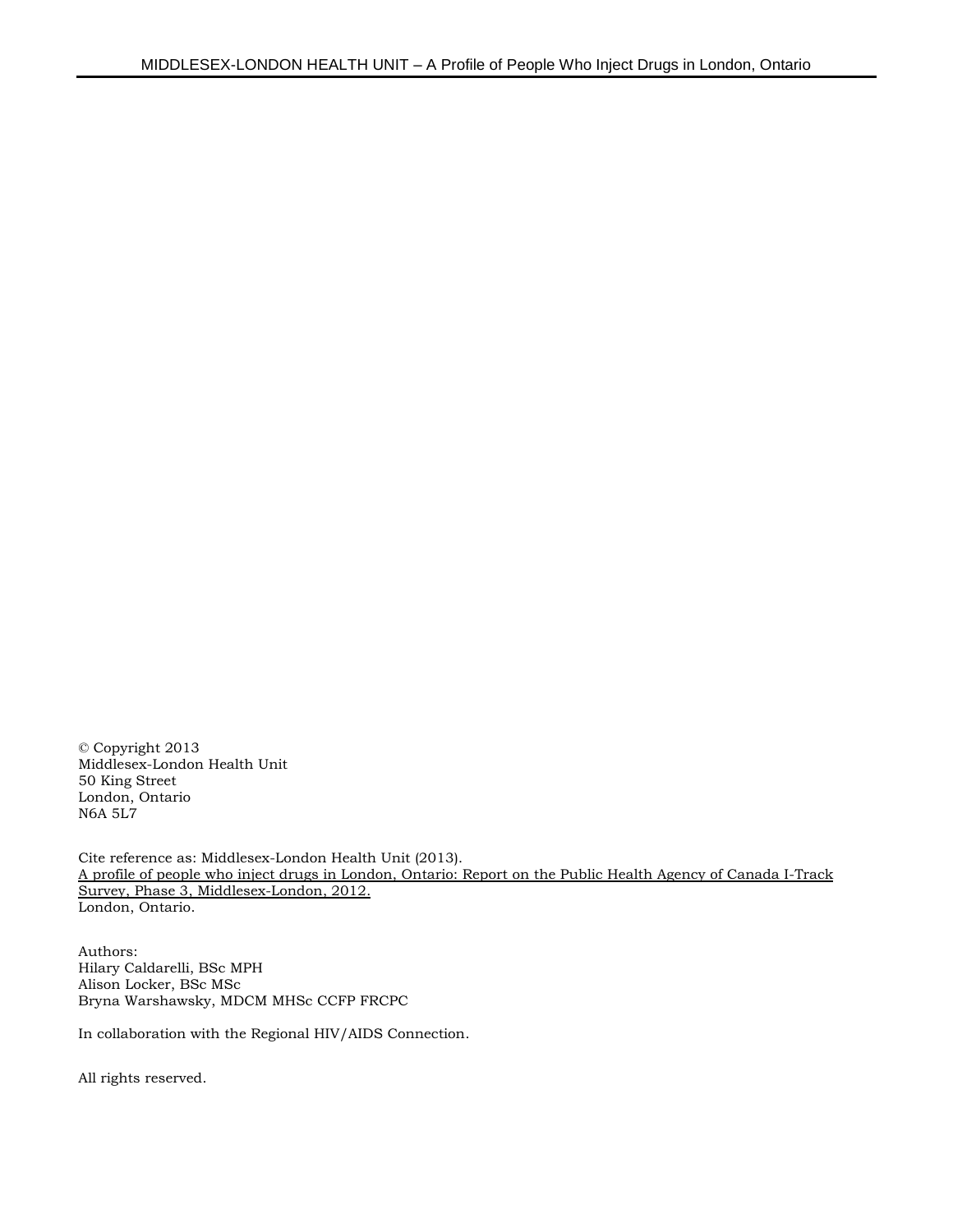## **Table of Contents**

| 4. Hepatitis C and HIV Laboratory Testing Results and Testing Behaviours11 |  |
|----------------------------------------------------------------------------|--|
|                                                                            |  |
|                                                                            |  |
|                                                                            |  |
|                                                                            |  |
|                                                                            |  |

|         | Figure 1 Selected drugs injected in the past six months, National and London I-Track samples  8     |  |
|---------|-----------------------------------------------------------------------------------------------------|--|
|         |                                                                                                     |  |
|         | Figure 3 Knowledge of HIV and HIV transmission, National and London I-Track samples15               |  |
|         |                                                                                                     |  |
|         |                                                                                                     |  |
|         |                                                                                                     |  |
|         |                                                                                                     |  |
|         |                                                                                                     |  |
|         |                                                                                                     |  |
|         | Table 6 HIV and Hepatitis C laboratory testing results, National and London I-Track samples 12      |  |
| Table 7 | HIV and Hepatitis C testing behaviours, care and treatment, National and London I-Track             |  |
|         |                                                                                                     |  |
|         | Table 8 Table 8: Health services accessed in past 12 months, National and London I-Track samples 14 |  |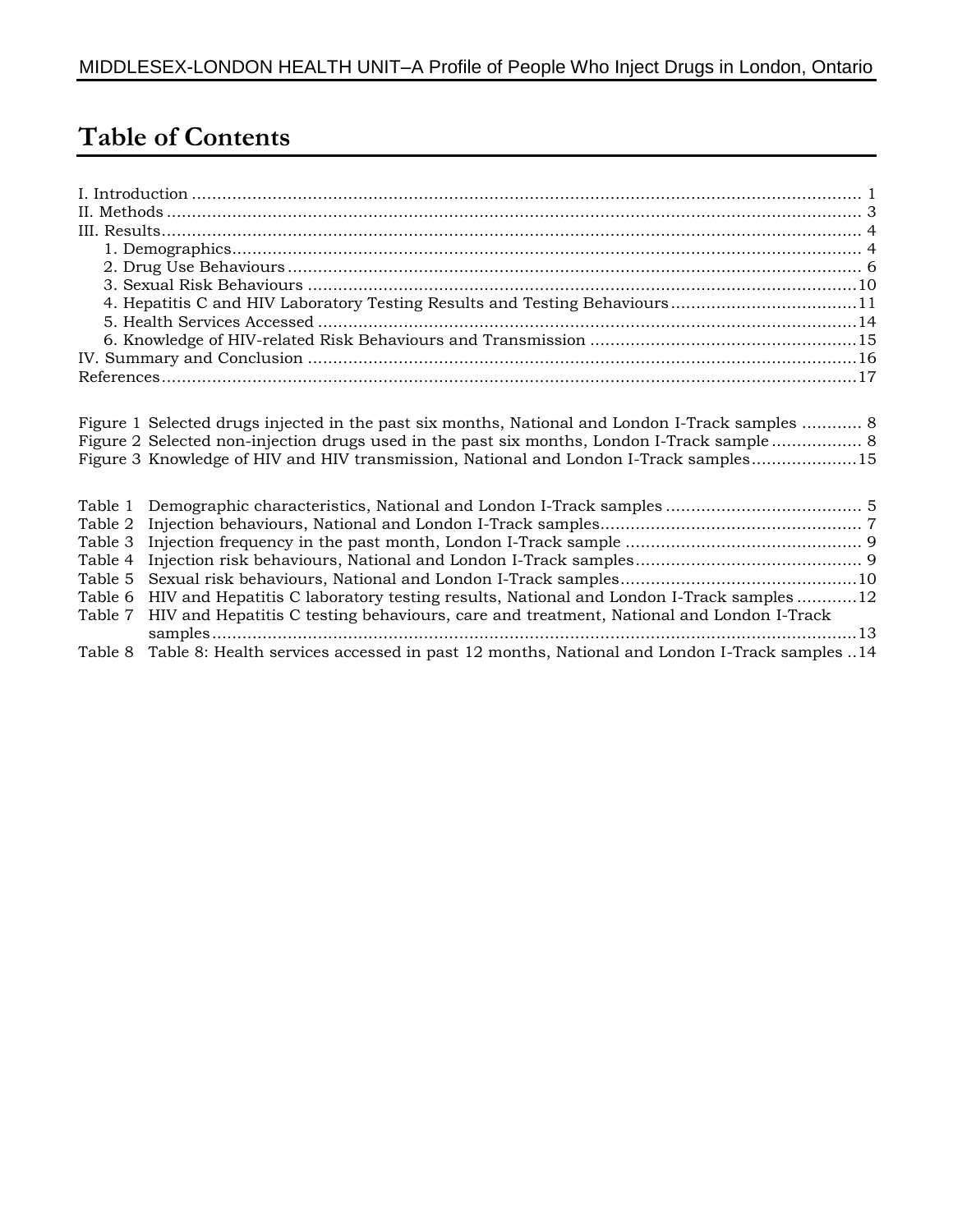### **Acknowledgements**

The Middlesex-London Health Unit acknowledges the Public Health Agency of Canada (PHAC), who funded this survey. PHAC provided support for administering the I-Track survey by offering comprehensive training and interview tools, and their guidance and feedback were integral to the analysis of local data included in this report.

The Health Unit also gratefully acknowledges the collaborative contributions of the Regional HIV/AIDS Connection (RHAC) in London, Ontario, which were instrumental for participating in I-Track. Survey participants were recruited through RHAC's Counterpoint Needle Exchange Program. RHAC staff administered the survey to local participants, collected their finger prick blood samples, and ensured that all other aspects of the interview protocol were met.

Finally, the Health Unit acknowledges and thanks the local I-Track survey respondents. Their participation made this report possible, and was an important contribution to the national I-Track sample.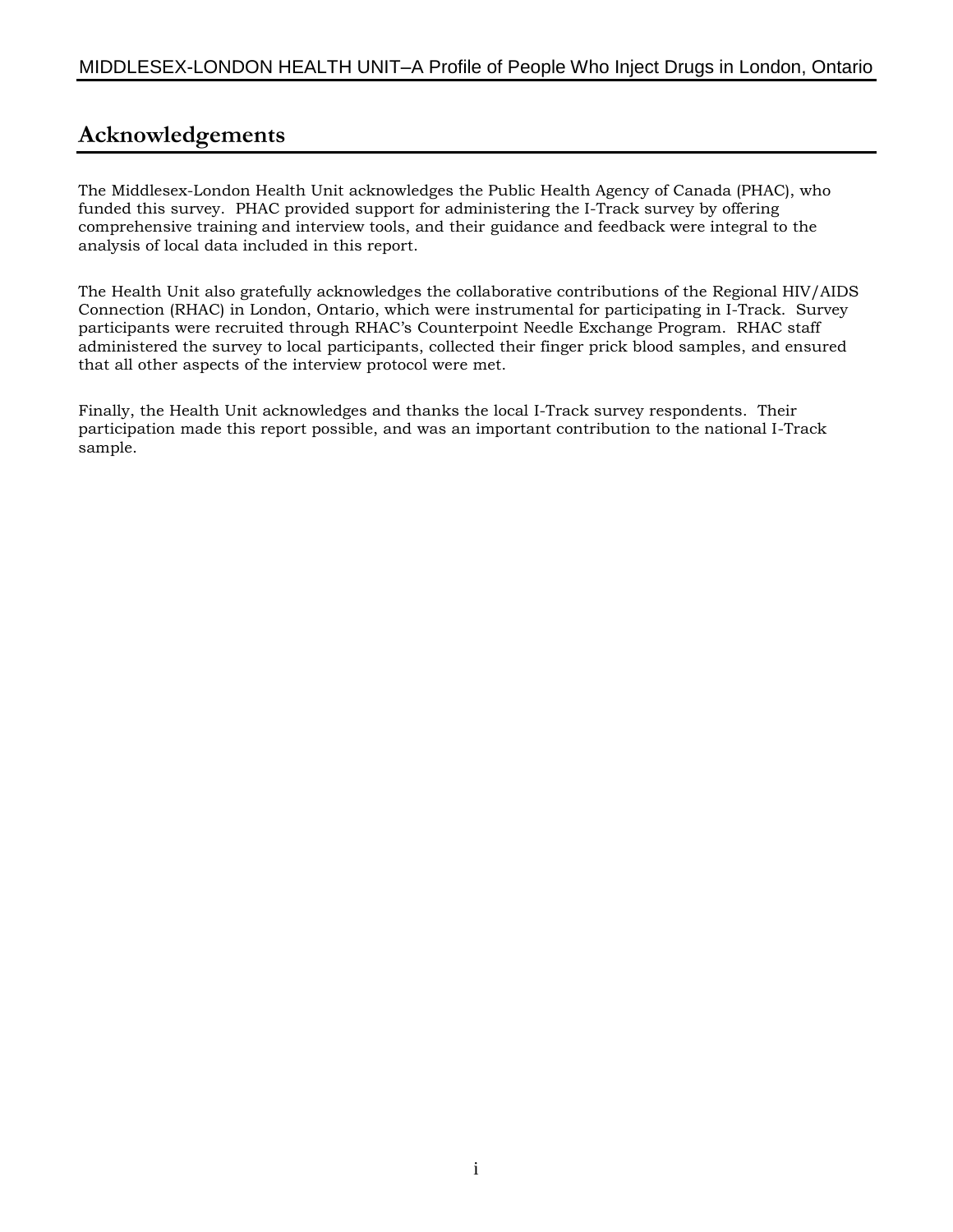## **I. Introduction**

I-Track is an enhanced behavioural and biological surveillance system of people who inject drugs developed by the Public Health Agency of Canada (PHAC). Surveys are cross-sectional and cyclical, and include collection of a biological specimen, either blood or saliva. I-Track takes place in sentinel urban and semi-urban sites across Canada (PHAC, 2012a). After a pilot of five sites was conducted, the first phase of the I-Track survey occurred from 2003-2005 and included seven sentinel sites. The second phase was from 2005-2008, and involved 10 sentinel sites. London became involved for the first time in Phase 3 from 2010-2012, along with 10 other sentinel sites (PHAC, 2010). Sites that have participated in each phase have varied over time. Participants are recruited using convenience sampling methods specific to each site, in order to access this difficult to reach population. To be eligible to participate, respondents must have injected drugs in the past six months, be at least 16 years old and able to provide informed consent, be able to speak English or French, and must not have already participated in the current survey phase (PHAC, 2013). Some of the main goals of the I-Track system are to provide descriptive data on injection drug use and sexual practices, hepatitis C and Human Immunodeficiency Virus (HIV) testing behaviours, and to estimate hepatitis C and HIV prevalence at the national, regional and local levels (PHAC, 2012a).

Injection drug use is a major risk factor for bloodborne infections such as hepatitis C and HIV. In fact, injection drug use has been implicated as the predominant risk factor for hepatitis C acquisition; about 70-80% of new cases in Canada are thought to be acquired in this manner (Wong & Lee, 2006). Similarly, according to PHAC (2012b), people who inject drugs remain a key risk group in the ongoing infection and transmission of HIV: about 13.7% of new HIV infections are attributed to injection drug use. This rate of infection represents a significant public health risk, as people in this population may engage in high-risk activities such as sharing of needles/injection equipment and having unprotected sex, and therefore can transmit their infection to others (Ogunnaike-Cooke, Archibald et al., 2013; PHAC 2012a).

Both hepatitis C and HIV have significant long-term health consequences. Persons chronically infected with hepatitis C may develop cirrhosis, hepatocellular carcinoma and eventually require a liver transplant (Wong & Lee, 2006). In Ontario, hepatitis C has been found to account for more years of life lost (YLL) and morbidity than any other infectious disease, while HIV was sixth in terms of YLL and morbidity (Kwong et al., 2010). In the case of HIV, undetected infection will eventually progress to Acquired Immune Deficiency Syndrome (AIDS) with opportunistic infections and cancers (Bennett & Gilroy, 2013). Initial infection for both diseases may be mild or clinically unapparent, and therefore may go undetected. Proper treatment can help slow the disease processes and improve prognosis (Holmberg, Spradling, Moorman & Denniston, 2013; Bennett & Gilroy, 2013). The advent of highly active anti-retroviral therapy (HAART) has significantly reduced mortality in HIV-infected patients (Bennett & Gilroy, 2013). Likewise, there are now many genotype-specific hepatitis C therapies available and many new promising therapies in development (Liang & Ghany, 2013). Awareness of infection is essential so that treatment can be started to improve health outcomes and to prevent spread to others. However, many persons are unaware of their infection status. In the United States, the Centers for Disease Control and Prevention (CDC) has recommended mass hepatitis C screening for people born from 1945-1965 (Liang & Ghany, 2013). Some organizations in Canada recommend doing so as well. The Canadian Liver Foundation recently recommended hepatitis C screening for the birth cohort from 1945-1975 (Canadian Liver Foundation, 2012). In addition, hepatitis C/HIV co-infection is common given the shared parenteral mode of transmission, and management of these patients is far more difficult (Wong & Lee 2006).

Among the general Canadian population, HIV surveillance indicates that the incidence (new cases) and prevalence (existing cases) is fairly low. In Canada in 2011, the estimated number of new HIV cases was 3,175 cases. The estimated number of people in Canada living with HIV and AIDS in 2011 was 71,300. This represents an HIV prevalence rate of 208 cases per 100,000, or approximately 0.2% of the total population (PHAC, 2012b). The Middlesex-London Health Unit (MLHU) Community Health Status Resource (CHSR) presents local and Ontario health statistics, including data on HIV. While prevalence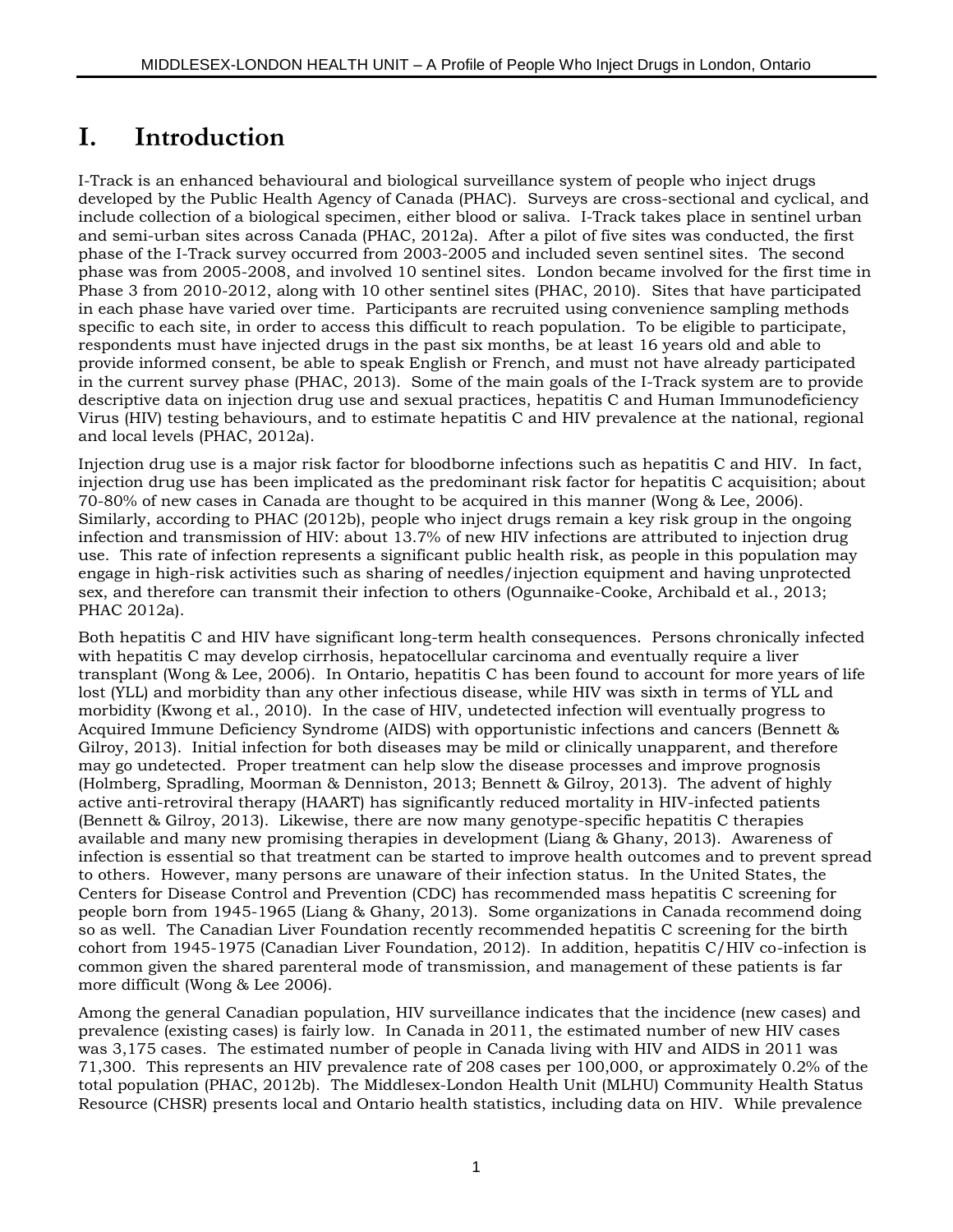rates are not available for comparison to provincial or national figures, the MLHU incidence rate of HIV was significantly lower than that of the province's incidence rate from 2005-2009. In 2010, while the rates of HIV in MLHU were not statistically different than the province, MLHU's rate was 4.2 cases of HIV per 100,000, compared to the province's rate of 6.4 cases of HIV per 100,000 (MLHU CHSR, 2012a).

Similarly, for Canada in 2007, the estimated prevalence of hepatitis C, including acute and chronic cases, was about 242,500 cases or 0.8% of the population (Remis, 2007). The Canadian 2009 incidence rate of acute hepatitis C infections was 33.7 per 100,000 (PHAC, 2009). The Middlesex-London rate of newly reported hepatitis C infections increased between 2006 and 2010, and has remained significantly higher than the Ontario rate. In 2010, the MLHU incidence rate was 53.4 per 100,000 population, while the Ontario rate, at just 33.1 cases per 100,000, was similar to the Canadian rate (MLHU CHSR, 2012b). However, while the MLHU and Ontario rates represent newly reported hepatitis C cases, it is important to note that although some are acute, most are likely chronic infections, and it is often not possible to differentiate them.

The prevalence of these bloodborne diseases is much higher in people who inject drugs, compared to the general Canadian population. The prevalence of HIV and hepatitis C in Canadian people who inject drugs has remained relatively stable in the past decade. The current Phase 3 of the I-Track study, conducted from 2010-2012, found that in the entire national sample  $(n=2,687)$ , HIV seroprevalence was 11%, while lifetime prevalence of hepatitis C was 68% (Tarasuk, Ogunnaike-Cooke, Archibald et al., 2013). About 9% of the Phase 3 I-Track sample was co-infected with both viruses (Tarasuk, Ogunnaike-Cooke, Archibald et al., 2013). The previous Phase 2 results from 2005-2008 indicated that the overall prevalence of HIV in the sample was 14% among males and 12% among females, while lifetime hepatitis C prevalence was 69% in both males and females. Finally, the original I-Track Phase 1 results from 2003-2005 found an HIV prevalence of 13% and a hepatitis C prevalence of 66% (PHAC, 2010).

Opioids such as heroin are a class of drugs that are commonly injected by people in this population. Recently, there has been a disturbing trend of injecting prescription opioids such as morphine and hydromorphone (Dilaudid) (Fischer & Argento, 2012). In addition to bloodborne viral and bacterial infections resulting from injection practices, there are other serious sequelae associated with prescription drug misuse which include: addiction, injuries, overdose and death, irrespective of whether these drugs are legally or illegally sourced (National Advisory Committee on Prescription Drug Misuse [NACPDM], 2013). Further, there appears to be an increase in criminal activity to divert prescription drugs to illegal markets (Royal Canadian Mounted Police, 2010). Prescription drugs may be illegally obtained via "double doctoring", forgery, theft/robbery, or from the Internet (Royal Canadian Mounted Police, 2010). Globally, Canada has the second highest consumption level of prescription opioids, behind only the United States. In addition, the increase in consumption over recent years has occurred more sharply than in the United States (Fischer & Argento, 2012). In Ontario over the past decade, rapid increases, by about 2.5 times, have occurred in emergency visits due to narcotics withdrawal, intoxication/overdose, psychosis and related misuse, and there has been a nearly threefold increase in opioid-related deaths in the same period (Fischer & Argento, 2012). Treatment for prescription opioid addiction and methadone maintenance has also increased rapidly over the past decade, predominantly driven by misuse of prescription opioids (Fischer & Argento, 2012).

This year, the NACPDM published a comprehensive evidence-informed document with five streams of action and recommendations to address Canada's prescription drug crisis, including: prevention, education, treatment, monitoring/surveillance and enforcement (NACPDM, 2013). A specialized, nationally coordinated surveillance system for the monitoring of prescription drug use has been urged, given the scope of this public health issue. The analysis of data such as the I-Track survey, particularly at the local level, contributes important surveillance intelligence, and hopefully, provides insight into the needs of people who inject drugs that can inform local prevention, education and treatment efforts.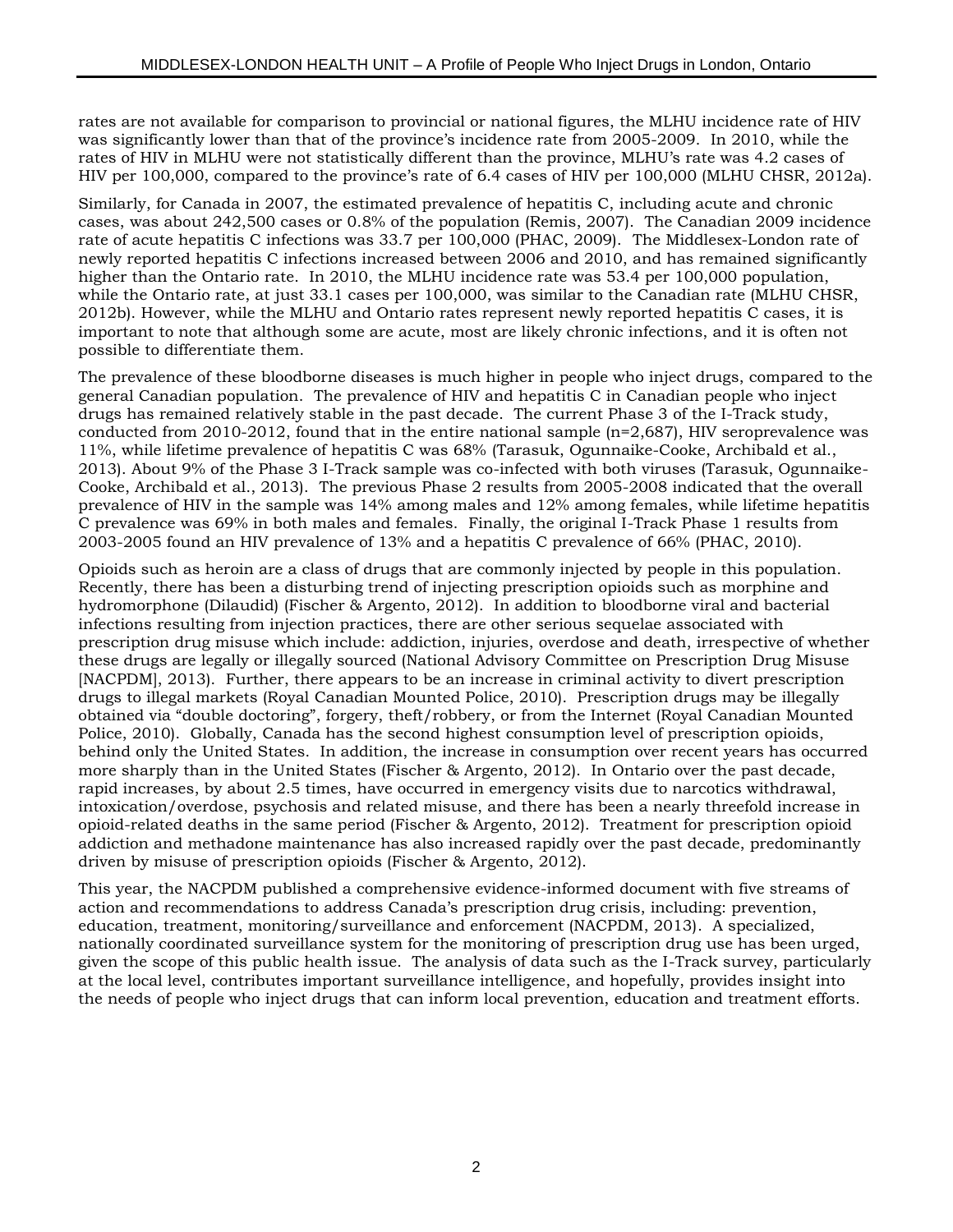## **II. Methods**

Locally, MLHU partnered with the Regional HIV/AIDS Connection (RHAC) to recruit participants and interviewers, and to interview eligible people who inject drugs. In early January 2012, representatives from PHAC delivered training to interviewers from RHAC; some members of the MLHU Oral Health Communicable Disease & Sexual Health service area also attended. Due to time constraints, survey promotion and recruitment began just one to two days before initial interviews were scheduled (RHAC, 2012). Recruitment occurred predominantly via non-random convenience sampling of people who inject drugs who came in to use the Counterpoint Needle and Syringe Exchange program (NEP) at RHAC, with word-of-mouth spread resulting in additional recruitment (sometimes referred to as "snowball sampling"). Posters were placed in the reception and NEP areas at RHAC, and reception staff and volunteers also told eligible participants about the survey. Eligibility criteria for the participants of I-Track in London were the same as described in the Introduction. Interviews were conducted between January 17 and February 28, 2012 (RHAC, 2012). Interviewers entered data on laptops provided by PHAC using an electronic data collection tool during interviews.

Respondents were asked questions about basic demographic information, injection and other drug use, sexual behaviours, health/community service use, HIV and hepatitis C testing behaviours and knowledge and attitudes regarding HIV infection. A blood sample was collected via lancet finger prick from consenting participants; the blood was smeared on a dried blood sample (DBS) card for laboratory analysis for HIV and hepatitis C infection (methodology described elsewhere in Tarasuk, Ogunnaike-Cooke, Archibald et al., [2013]). Data entered on laptops and DBS cards were stored in a locked cabinet at a secure location on RHAC premises. Data were backed up daily, and password protected; encrypted data files were sent weekly to PHAC via email. The DBS cards were dried, bundled in groups of 50, and shipped via secure courier to the National HIV & Retrovirology Laboratories (NRHL) in Ottawa for testing (PHAC, 2012a). Participants received an honorarium of \$20 in gift cards of their choice and/or bus tickets, which was advertised as part of the recruitment strategy. Counselling on safer injection and sexual practices, as well as testing for bloodborne infections, were provided as needed to participants as per usual RHAC practice (RHAC, 2012). PHAC obtained research ethics approval for the I-Track survey as a whole, and MLHU's Research Advisory Committee (RAC) also reviewed and approved the study locally.

There are some limitations of the survey and methodology. A non-random convenience sampling method of volunteers who used the local needle exchange program was employed. This may introduce selection bias, as volunteers may be different than non-volunteers in their risk profile (PHAC 2012a). For example, they may be more motivated to protect their health or obtain the benefits of participation (the honorarium), so results may not be representative of people who inject drugs as a whole. As with any survey, self-report data are subject to recall bias. There is also potential for social desirability bias in answering questions on sensitive topics such as drug use, sexual behaviours and illegal activities. Every effort was made by survey experts at PHAC to reduce or eliminate these biases through interviewer training, using interviewers known to the population, and providing safe and private areas to conduct interviews. Careful management and coordination of recruitment and interviewing activities also occurred to reduce duplicate participation.

The data from London form the basis of this primarily local analysis. The methods and definitions used are the same those used in the overall national level data, which includes London and data from all the other sites, as presented by Tarasuk, Ogunnaike-Cooke, Archibald et al. (2013). Chi-squared and independent samples t-tests are used for significance testing of sex-based differences in the local sample. In addition, totals from the overall national sample are presented for comparison.

Not applicable responses due to skip patterns in the questionnaire are excluded from analyses of individual variables as per analytical guidelines. Similarly, "don't know" and "refused" responses are excluded from analyses when these responses comprised less than 5% of the sample. As such, some variables have fewer than the total number of respondents. When "don't know/refused" responses comprise more than 5% of the sample, it is noted accordingly, and they are included as a separate response category in the analysis.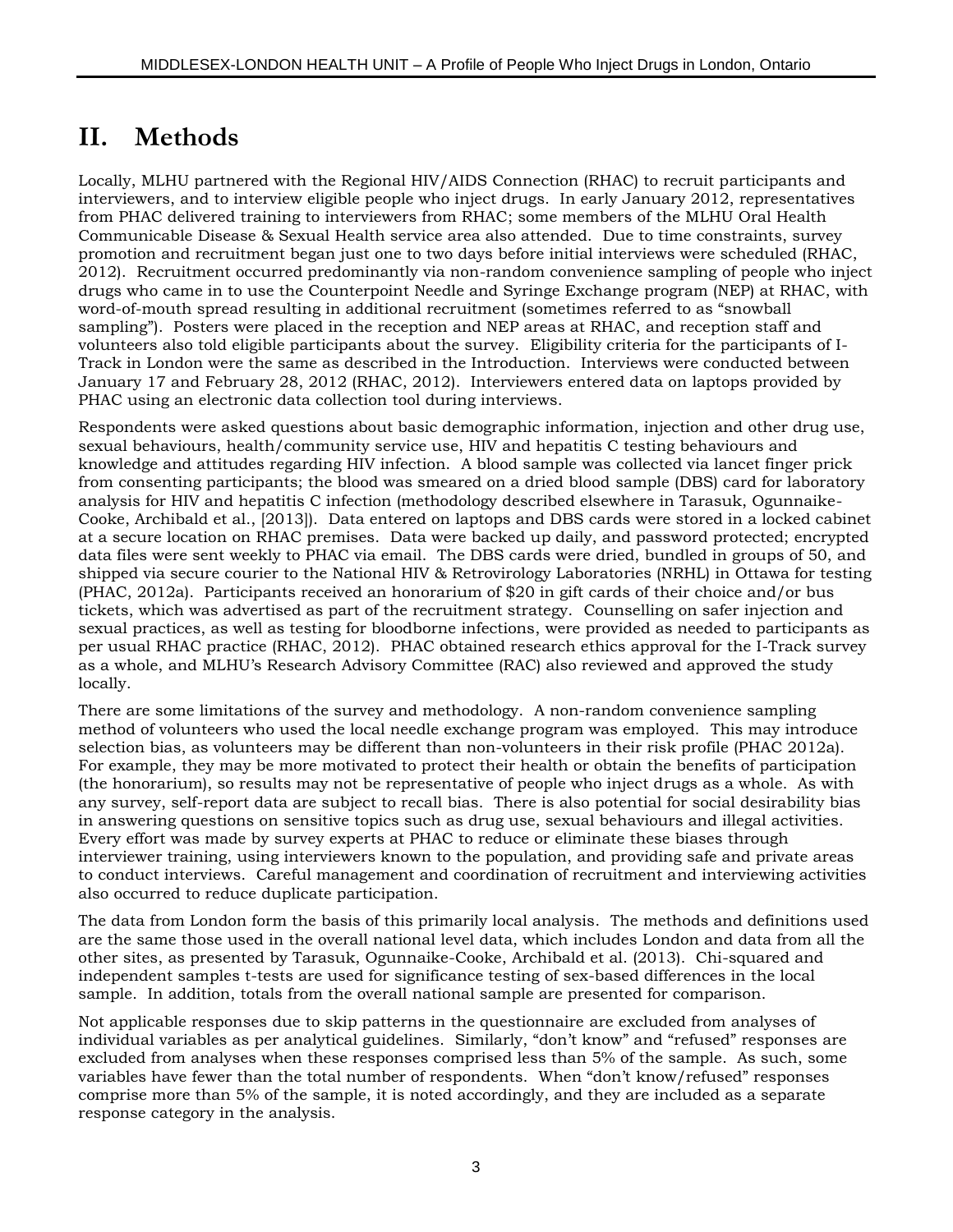### **III. Results**

#### **1. Demographics**

The demographic differences in the overall national and London samples, and a breakdown of the London sample by sex, are outlined in Table 1. In total, there were 204 respondents in the London sample. Of these, there were 150 (73.5%) males and 54 (26.5%) females. This is a similar pattern to the national sample, where among a total of 2,687 respondents, 68.2% were male and 31.8% female. The average age of respondents in the London sample was 36 years, although males were significantly older than females. In the national sample, the average age of respondents was 39 years. Approximately 12.3% of the London sample identified as gay, lesbian, two-spirit or bisexual, with significantly more females (25.9%) than males (7.3%) in this category. Further, 19.1% of the London sample self-identified as Aboriginal, which was lower than the national sample (36.1%). In the London sample, 52.9% of respondents had less than high school education, with more females (59.3%) than males (50.7%) in this category. This pattern is similar to the national sample, where 55.7% of all respondents who had completed less than high school. In the London sample, 43.8% of respondents had less than \$1000 income to live on each month, while 54.1% of the national sample had the same amount of income. In London, a total of 56.9% of respondents had an unstable housing situation, with significantly more males (61.3%) than females (44.4%) in unstable housing. This is much higher than the national sample, where only 38.7% of respondents reported unstable housing. Finally, in London, 20.1% of respondents had been in jail in the past six months, with significantly more males than females having been in jail in the previous six months. This proportion is higher than in the national sample, where 11.5% of the total sample had been in jail in the past six months.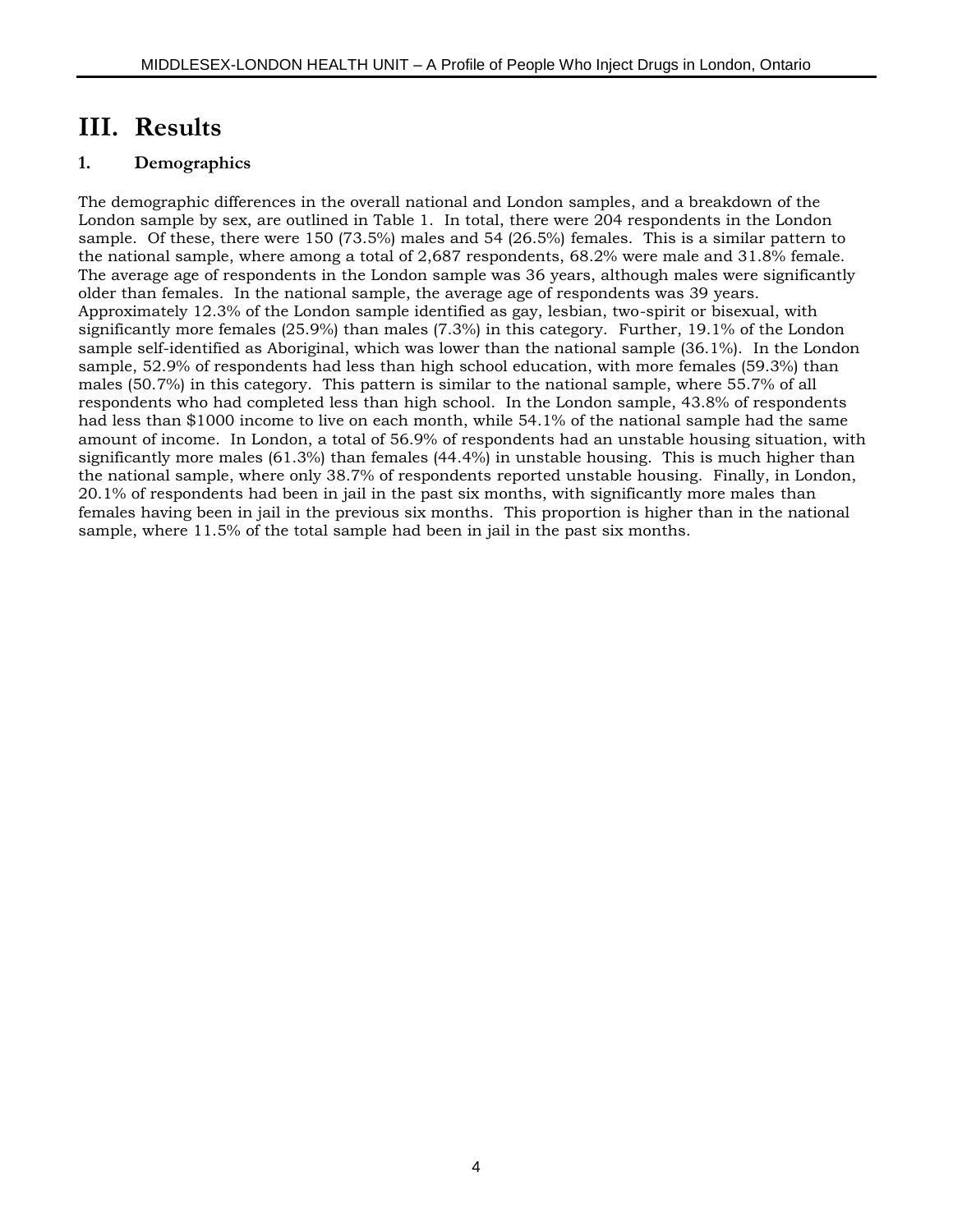| Characteristic                       | <b>National</b><br><b>Sample</b> |                          |             | London -<br><b>Total</b> |                         | London -<br><b>Males</b> |                      | London -<br><b>Females</b> |           |
|--------------------------------------|----------------------------------|--------------------------|-------------|--------------------------|-------------------------|--------------------------|----------------------|----------------------------|-----------|
| Age (years)                          |                                  |                          |             |                          |                         |                          |                      |                            | sex comp. |
| Range                                |                                  | $16 - 71$                |             | 17-60                    |                         | $17-60$                  |                      | 18-54                      |           |
| Median                               |                                  | 40                       | 36          |                          | 36.5                    |                          | 32                   |                            |           |
| Mean $(\pm sd)$                      |                                  | 39.4 (10.5)              |             | 36.2 (10.8)              |                         | 37.3 (10.6)              |                      | 33.2 (11.0)                | 0.019     |
|                                      | $\overline{\mathbf{N}}$          | $\overline{\frac{9}{0}}$ | $\mathbf N$ | $\overline{\frac{9}{6}}$ | $\overline{\mathbf{N}}$ | $\frac{0}{0}$            | $\mathbf N$          | $\overline{\frac{9}{6}}$   |           |
| <b>Sex</b>                           | 2687                             | 100%                     | 204         | 100%                     | L.                      |                          |                      |                            |           |
| Male                                 | 1832                             | 68.2%                    | 150         | 73.5%                    | $\overline{a}$          | $\overline{a}$           | $\equiv$             | $\equiv$                   |           |
| Female                               | 855                              | 31.8%                    | 54          | 26.5%                    | $\overline{a}$          | $\overline{a}$           | $\overline{a}$       | $\overline{a}$             |           |
| <b>Sexual orientation</b>            |                                  |                          |             |                          |                         |                          |                      |                            | 0.001     |
| Gay/Lesbian/<br>Two Spirit/ Bisexual | NA                               | <b>NA</b>                | 25          | 12.3%                    | 11                      | 7.3%                     | 14                   | 25.9%                      |           |
| Straight                             | NA                               | NA                       | 179         | 87.7%                    | 139                     | 92.7%                    | 40                   | 74.1%                      |           |
| Ethnicity                            |                                  |                          |             |                          |                         |                          |                      |                            | <b>NS</b> |
| Aboriginal                           | 968                              | 36.1%                    | 39          | 19.1%                    | 28                      | 18.7%                    | 11                   | 20.4%                      |           |
| Other                                | 1710                             | 63.9%                    | 165         | 80.9%                    | 122                     | 81.3%                    | 43                   | 79.6%                      |           |
| <b>Education</b>                     |                                  |                          |             |                          |                         |                          |                      |                            | <b>NS</b> |
| Less than high school                | 1492                             | 55.7%                    | 108         | 52.9%                    | 76                      | 50.7%                    | 32                   | 59.3%                      |           |
| High school                          | 560                              | 20.9%                    | 49          | 24.0%                    | 36                      | 24.0%                    | 13                   | 24.1%                      |           |
| More than high school                | 627                              | 23.4%                    | 47          | 23.0%                    | 38                      | 25.3%                    | 9                    | 16.7%                      |           |
| <b>Monthly income</b>                |                                  |                          |             |                          |                         |                          |                      |                            | <b>NS</b> |
| Less than \$500                      | 379                              | 14.4%                    | 33          | 16.4%                    | 26                      | 17.6%                    | $\overline{7}$       | 13.2%                      |           |
| \$500 to \$999                       | 1049                             | 39.7%                    | 55          | 27.4%                    | 39                      | 26.4%                    | 16                   | 30.2%                      |           |
| \$1000 to \$1999                     | 775                              | 29.3%                    | 74          | 36.8%                    | 51                      | 34.5%                    | 23                   | 43.4%                      |           |
| \$2000 or more                       | 438                              | 16.6%                    | 39          | 19.4%                    | 32                      | 21.6%                    | $\overline{7}$       | 13.2%                      |           |
| <b>Housing situation</b>             |                                  |                          |             |                          |                         |                          |                      |                            | 0.047     |
| Stable housing                       | 1637                             | 61.3%                    | 88          | 43.1%                    | 58                      | 38.7%                    | 30                   | 55.6%                      |           |
| Unstable housing                     | 1032                             | 38.7%                    | 116         | 56.9%                    | 92                      | 61.3%                    | 24                   | 44.4%                      |           |
| In jail in past six<br>months        | 308                              | 11.5%                    | 41          | 20.1%                    | $\ddot{\phantom{0}}$    | $\sim$                   | $\ddot{\phantom{0}}$ | $\sim$                     | 0.012     |

|  |  | Table 1: Demographic characteristics, National and London I-Track samples a |  |  |  |
|--|--|-----------------------------------------------------------------------------|--|--|--|
|  |  |                                                                             |  |  |  |

<sup>a</sup> Percentages in categories may not sum to 100% due to rounding

± sd Plus or minus standard deviation

NA Not available

NS No statistically significant differences between males and females at p=0.05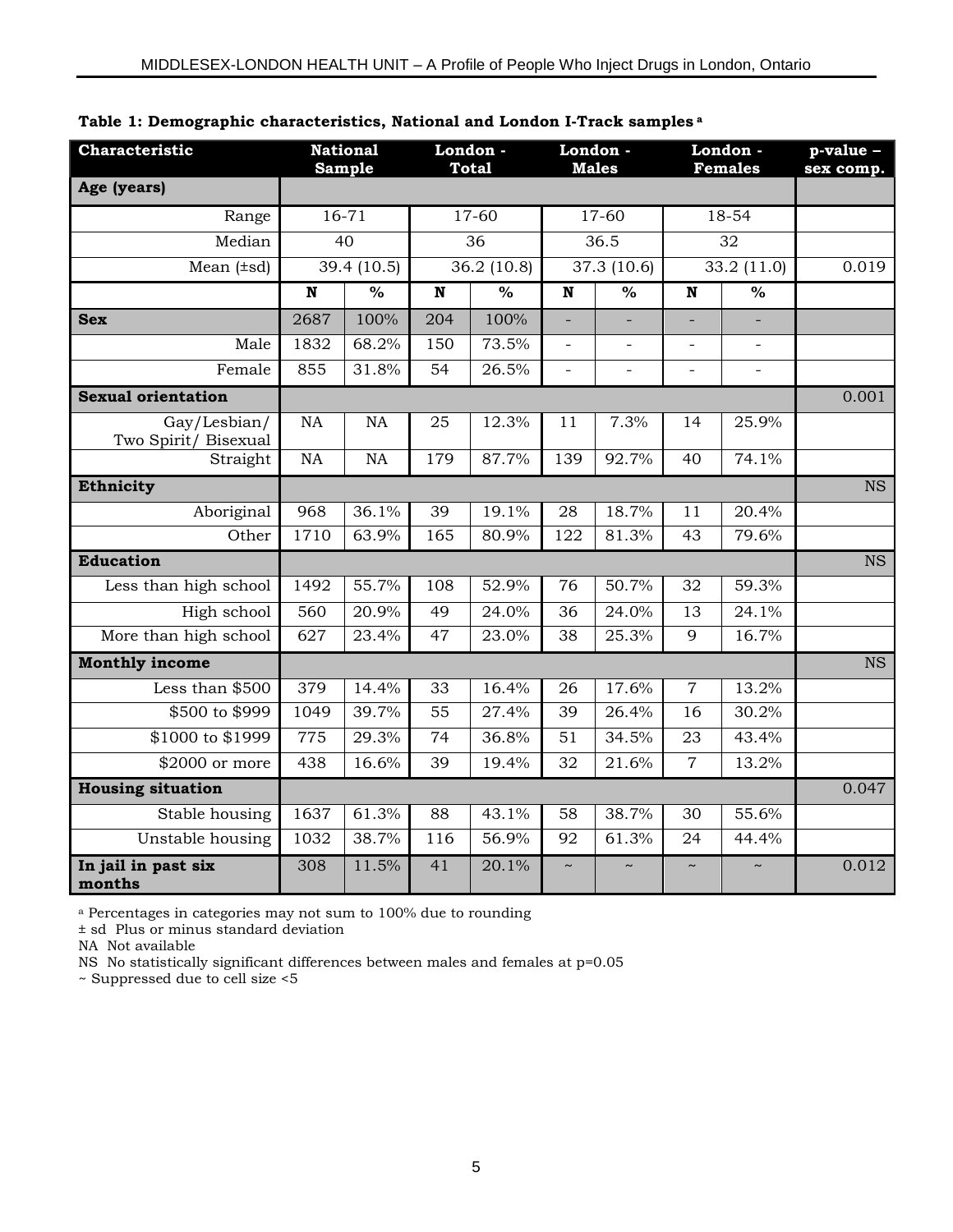#### **2. Drug Use Behaviours**

Information about injection behaviours in the national and London samples is provided in Table 2. The median age at first injection was 23 years in London and 21 years for the national sample. In London, 38.2% of respondents were in methadone treatment, with more women in methadone treatment (50.0%) than men (34.0%). Among London respondents, 47.3% injected alone. There were significant sex differences however; women were more likely to shoot up with a regular sex partner (42.6%), while men were more likely to shoot up alone (52.3%). In the national sample, 40.1% of respondents shoot up alone. In the London sample, the location where injection most often occurred was one's own residence (47.8%), although more women (26.4%) than men (15.5%) shoot up at a friend's place. However, 10.4% of the London sample injects in a public place.

Prescription drugs were the predominant drugs injected by the London sample. Figure 1 shows the drugs that participants were asked about injecting in the past six months. Of all the drugs that people were asked about using, morphine (non-prescribed) and hydromorphone (Dilaudid) were tied as the drugs that the highest proportion of participants had injected in the past six months, with 75.5% of all respondents reported using each of these drugs in the past six months. This proportion is much higher than in the national sample, with 47.0% injecting non-prescribed morphine and 47.2% injecting hydromorphone. The next most frequently used drugs were oxycontin (69.1% of the London sample, compared to 37.7% of the national sample), methamphetamine (68.1%) and Ritalin (66.2%) (London only, no comparisons for these two drugs is available in the national sample). Injecting cocaine was reported by 58.3% of the London sample, and showed the greatest difference between females (50.0%) and males (61.3%). In the national sample however, cocaine was the drug injected by the highest proportion of respondents (64.3%). Another drug that was common in the London sample was crack, with 49.0% of the sample injecting crack, compared to 24.8% of the national sample. Heroin was less common in both samples; 17.2% of the London sample and 26.7% of the national sample had injected heroin in the past six months.

Figure 2 shows the non-injected drugs used by the London sample in the past six months; this information was not available for the national sample. This includes drugs that were snorted, smoked, drank, eaten or used as a patch in the previous six months. Marijuana was the most frequently used drug, reported by 73.0% of London respondents. Significantly more men (77.3%) than women (61.1%) used marijuana. Other common non-injected drugs included: alcohol (51.5% of all respondents), followed by crack/freebase (48.5%), oxycontin (42.6%) and cocaine (40.7%). More males than females used crack and cocaine, while more women than men used oxycontin.

Data on injection frequency are shown in Table 3. The majority of respondents who injected in the past month were daily injectors (52.0%). Amongst those who injected daily, the average number of injections per day was 3.9, while the median number of injections per day was three, and ranged from a low of one injection to a high of 20 injections. Amongst respondents who injected in the past month, the average number of injections per month was 71.3, with a median of 56 injections per month, and ranging from a low of one to a high of 650 injections. The upper limit of the range for both the daily number and monthly number of injections was much higher for males than for females.

Injection risk behaviours, such as borrowing and lending needles and other equipment, are outlined in Table 4. The vast majority of all London respondents (94.6%) and national respondents (94.5%) had a sterile last injection; a sterile last injection is defined as: "a brand new needle and/or syringe that had not been previously used by anyone, including yourself" (PHAC, 2012c). In the London sample, 19.6% of respondents borrowed needles in the past six months, compared to 15.5% of the national sample. A higher proportion of the London sample (26.6%) lent needles to others in the past six months than did the national sample (15.5%). London women more frequently lent needles (35.8%) than men (23.3%). Borrowing other injection equipment was more common than borrowing needles; 42.9% of London sample compared to 34.5% of the national sample borrowed other injection equipment. Borrowing other injection equipment was more common amongst London females (50.0%) than males (40.3%). Similarly, 43.6% of the London sample lent other injection equipment, while only 33.1% of the national sample did so. Again, more London females (48.1%) lent other injection equipment, compared to 41.9% of London males.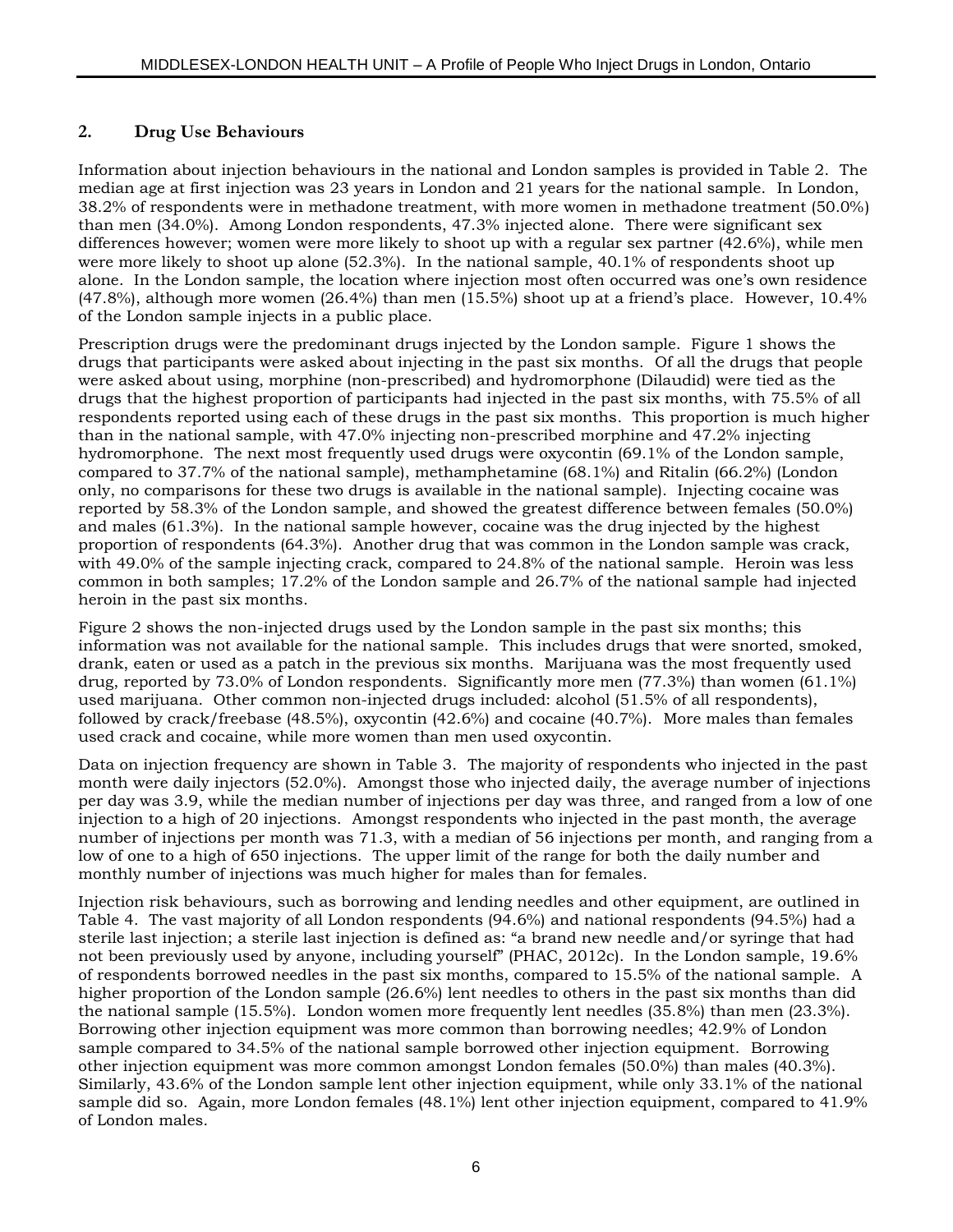| Indicator                                                                                        |                 | <b>National</b><br><b>Sample</b> | London-<br><b>Total</b> |                       | London -<br><b>Males</b> |                       | London -<br><b>Females</b> |                          | p-value -<br>sex comp. |
|--------------------------------------------------------------------------------------------------|-----------------|----------------------------------|-------------------------|-----------------------|--------------------------|-----------------------|----------------------------|--------------------------|------------------------|
| Age at first injection<br>(years)                                                                |                 |                                  |                         |                       |                          |                       |                            |                          |                        |
| Range                                                                                            |                 | $3 - 60$                         |                         | 11-49                 |                          | $11 - 45$             |                            | 12-49                    |                        |
| Median                                                                                           |                 | $\overline{21}$                  | $\overline{23}$         |                       | 23                       |                       | $\overline{23}$            |                          |                        |
| Mean $(\pm sd)$                                                                                  |                 | 23.4 (8.9)                       |                         | 24.8 (8.9)            |                          | 24.6 (8.8)            |                            | 25.4(9.1)                | <b>NS</b>              |
|                                                                                                  | N               | $\%$                             | N                       | $\%$                  | N                        | $\%$                  | N                          | $\frac{0}{0}$            |                        |
| <b>Taken prescribed</b><br>methadone in past six<br>months                                       | <b>NA</b>       | NA                               | 78                      | 38.2%                 | 51                       | 34.0%                 | 27                         | 50.0%                    | 0.056                  |
| <b>Most frequent shooting</b><br>partner                                                         |                 |                                  |                         |                       |                          |                       |                            |                          | 0.034                  |
| Alone                                                                                            | 1057            | 40.1%                            | 96                      | 47.3%                 | 78                       | 52.3%                 | 18                         | 33.3%                    |                        |
| Regular sex partner                                                                              | 644             | 24.4%                            | $\overline{56}$         | 27.6%                 | $\overline{33}$          | 22.1%                 | $\overline{23}$            | 42.6%                    |                        |
| Friends/people you know<br>well                                                                  | 673             | 25.5%                            | 39                      | 19.2%                 | 27                       | 18.1%                 | 12                         | 22.2%                    |                        |
| Casual sex partner(s)                                                                            | 37              | 1.4%                             | 5                       | 2.5%                  | $\sim$                   | $\sim$                | $\sim$                     | $\sim$                   |                        |
| People you don't know<br>well                                                                    | 122             | 4.6%                             | 5                       | 2.5%                  | $\tilde{\phantom{a}}$    | $\tilde{}$            | $\tilde{}$                 | $\tilde{\phantom{a}}$    |                        |
| People you don't know at<br>all                                                                  | 9               | 0.3%                             | $\tilde{}$              | $\tilde{\phantom{a}}$ | $\tilde{}$               | $\tilde{}$            | $\tilde{}$                 | $\tilde{\phantom{a}}$    |                        |
| Client sex partner c                                                                             | 9               | 0.3%                             | $\overline{0}$          | 0.0%                  | $\overline{a}$           | $\overline{a}$        | $\overline{a}$             | $\overline{\phantom{a}}$ |                        |
| Paid sex partner <sup>c</sup>                                                                    | $\sim$          | $\sim$                           | $\overline{0}$          | 0.0%                  | $\frac{1}{2}$            | $\bar{\phantom{a}}$   | $\overline{a}$             | $\overline{a}$           |                        |
| <b>Location most often</b><br>injected                                                           |                 |                                  |                         |                       |                          |                       |                            |                          |                        |
| Own apartment / house                                                                            | NA              | <b>NA</b>                        | 96                      | 47.8%                 | 71                       | 48.0%                 | 25                         | 47.2%                    | 0.044                  |
| Friend's place                                                                                   | $\overline{NA}$ | NA                               | 37                      | 18.4%                 | 23                       | 15.5%                 | 14                         | 26.4%                    |                        |
| Shelter / hostel                                                                                 | $\overline{NA}$ | NA                               | 29                      | 14.4%                 | $\sim$                   |                       | $\sim$                     |                          |                        |
| Public place<br>(e.g., street, park, squats,<br>subway, underpass,<br>washroom, stairwell, etc.) | $\overline{NA}$ | NA                               | 21                      | 10.4%                 | 16                       | 10.8%                 | 5                          | 9.4%                     |                        |
| Rooming / boarding<br>house                                                                      | <b>NA</b>       | NA                               | $\overline{6}$          | 3.0%                  | $\tilde{\phantom{a}}$    | $\tilde{\phantom{a}}$ | $\tilde{\phantom{a}}$      |                          |                        |
| Hotel / motel room                                                                               | $\rm NA$        | NA                               | 5                       | 2.5%                  | $\sim$                   | $\tilde{\phantom{a}}$ | $\tilde{}$                 | $\tilde{}$               |                        |
| Other places<br>(e.g. shooting gallery,<br>parents' place)                                       | <b>NA</b>       | <b>NA</b>                        | $\sim$                  |                       |                          |                       |                            |                          |                        |

#### **Table 2: Injection behaviours, National and London I-Track samples a, b**

<sup>a</sup> Percentages in categories may not sum to 100% due to rounding

<sup>b</sup> Some variables have fewer than the total number of respondents due to not applicable or non-response in sample <sup>c</sup> Client sex partner is *one who* gave money, drugs, goods or anything else in exchange for sex with the respondent. Paid sex partner is *one to whom* the respondent gave drugs, goods or anything else in exchange for sex (Tarasuk, Ogunnaike-Cooke, Archibald et al., 2013).

±sd Plus or minus standard deviation

NA Not available

NS No statistically significant differences between males and females at p=0.05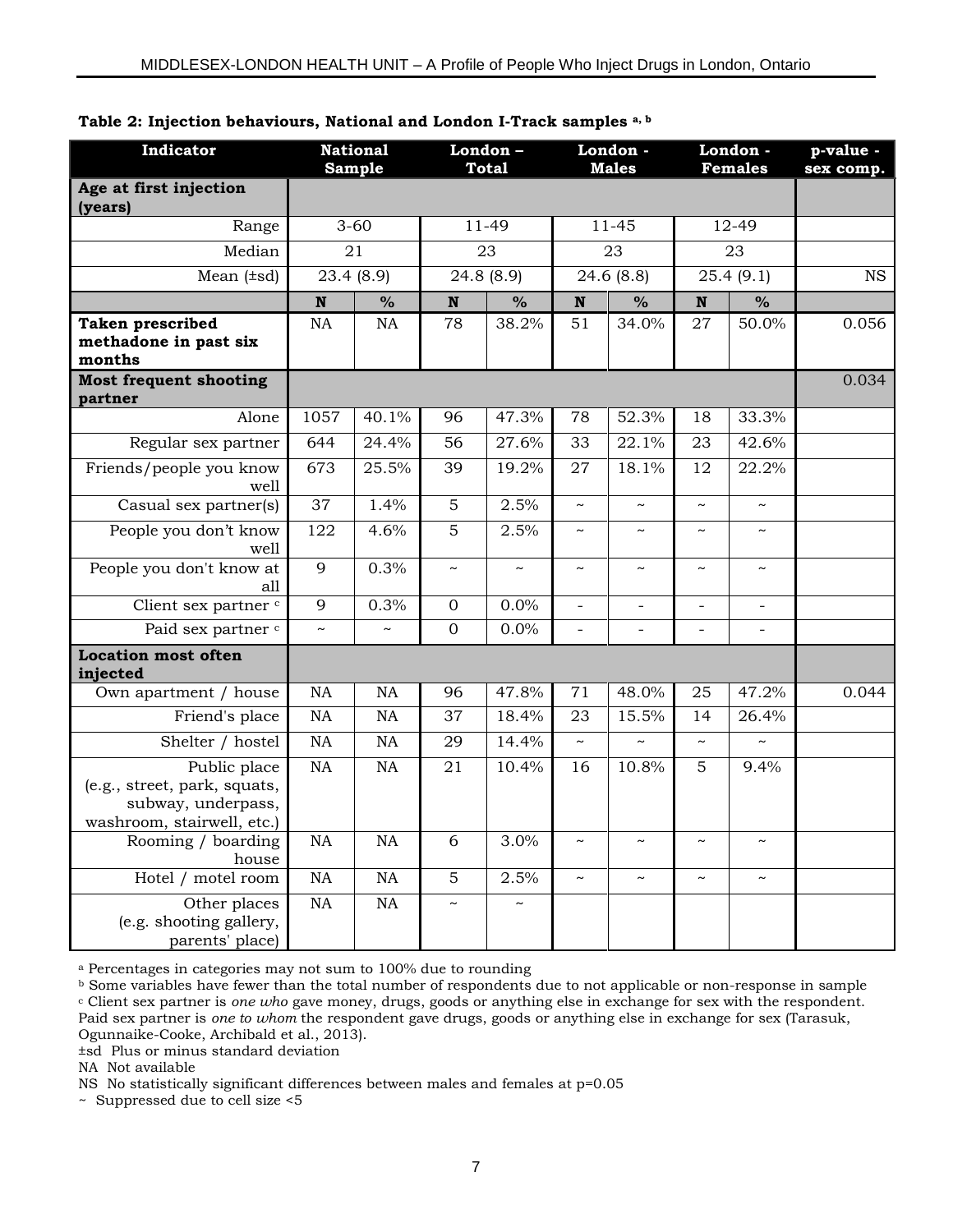

**Figure 1: Selected drugs injected in the past six months, National and London I-Track samples**

 $\land$  Information on these drugs was not available for the national sample





a Not all London respondents used non-injected drugs. Data about non-injection drug use was not available from the national sample.

\* Statistically significant difference between males and females (p=0.034)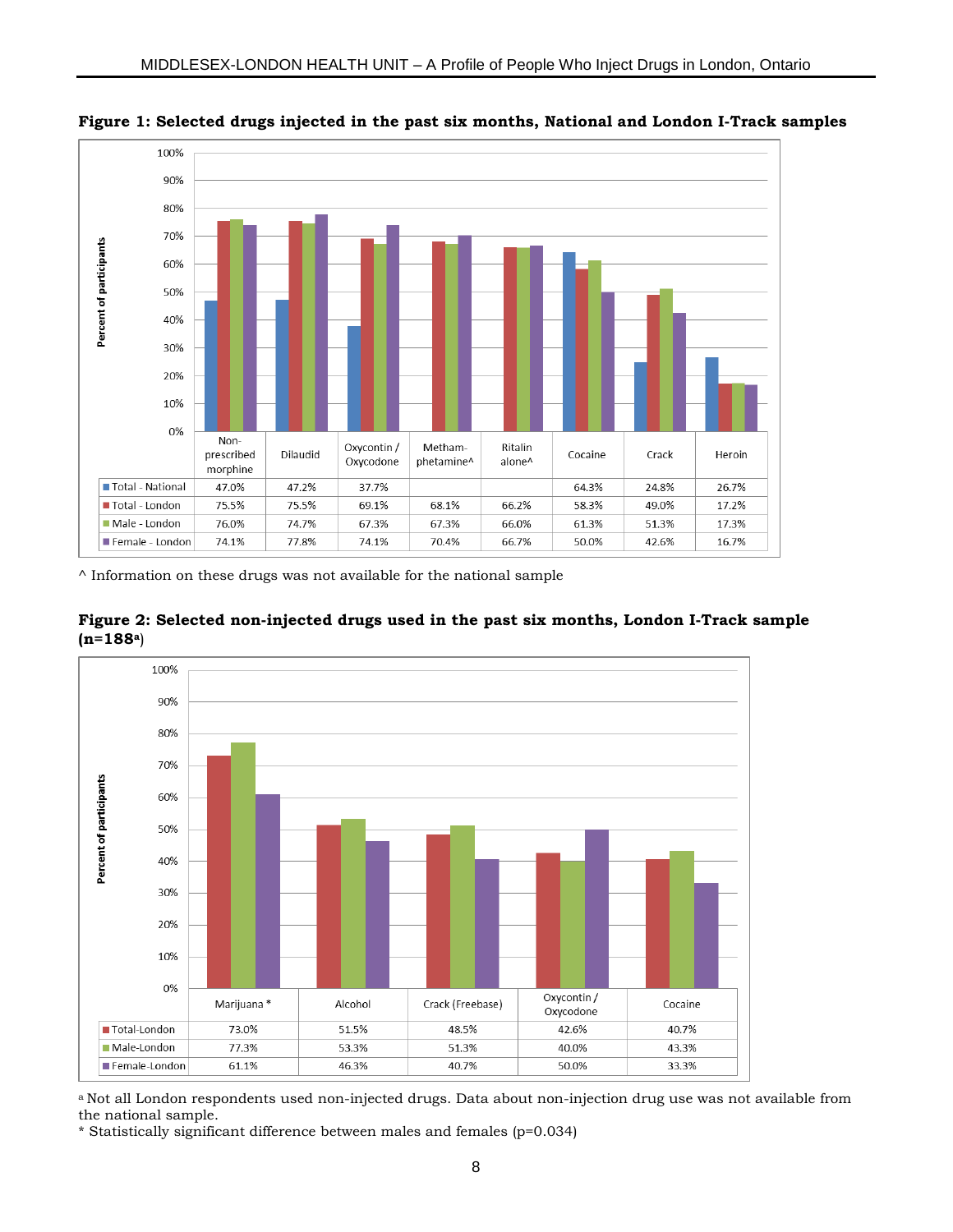| Indicator                                                                                                  |     | London-<br><b>Total</b> |    | London -<br>Males |             | London-<br><b>Females</b> | p-value -<br>sex comp. |
|------------------------------------------------------------------------------------------------------------|-----|-------------------------|----|-------------------|-------------|---------------------------|------------------------|
| Injection frequency in past month                                                                          | N   | $\%$                    | N  | $\frac{0}{0}$     | N           | $\%$                      | <b>NS</b>              |
| Not at all                                                                                                 | 12  | 5.9%                    | 10 | 6.7%              | 2           | 3.7%                      |                        |
| Once in a while, not every week                                                                            | 18  | 8.8%                    | 13 | 8.7%              | 5           | 9.3%                      |                        |
| Regularly, once or twice a week                                                                            | 29  | 14.2%                   | 23 | 15.3%             | 6           | 11.1%                     |                        |
| Regularly, three or more times per week                                                                    | 39  | 19.1%                   | 27 | 18.0%             | 12          | 22.2%                     |                        |
| Every day                                                                                                  | 106 | 52.0%                   | 77 | 51.3%             | 29          | 53.7%                     |                        |
| Number of times injecting per day<br>(amongst daily injectors, n=106)                                      |     |                         |    |                   |             |                           | <b>NS</b>              |
| Range (injections per day)                                                                                 |     | $1 - 20$                |    | $1 - 20$          |             | $1 - 10$                  |                        |
| Median (injections per day)                                                                                |     | 3                       |    | 3                 |             | 3                         |                        |
| Mean (injections per day $(\pm \text{sd})$ )                                                               |     | 3.9(2.7)                |    | 3.9(2.9)          |             | 4.0(2.3)                  |                        |
| <b>Estimated number of times injecting</b><br>per month (amongst all who injected in<br>past month, n=190) |     |                         |    |                   |             |                           | <b>NS</b>              |
| Range (injections per month)                                                                               |     | 1-650                   |    | 3-650             |             | $1 - 280$                 |                        |
| Median (injections per month)                                                                              |     | 56                      | 56 |                   | 56          |                           |                        |
| Mean (injections per month $(\pm \text{sd})$ )                                                             |     | 71.3 (84.6)             |    | 72.8 (90.3)       | 67.1 (67.3) |                           |                        |

#### **Table 3: Injection frequency in the past month, London I-Track sample**

NS No statistically significant differences between males and females at p=0.05

#### **Table 4: Injection risk behaviours, National and London I-Track samples <sup>a</sup>**

| <b>Risk Behaviour</b>                                                         |      | <b>National</b><br><b>Sample</b> |     | London-<br>Total |     |               | London -<br>London -<br><b>Males</b><br><b>Females</b> |               | p-value -<br>sex comp. |
|-------------------------------------------------------------------------------|------|----------------------------------|-----|------------------|-----|---------------|--------------------------------------------------------|---------------|------------------------|
|                                                                               | N    | $\%$                             | N   | $\%$             | N   | $\frac{6}{6}$ | N                                                      | $\frac{0}{0}$ |                        |
| Sterile last injection                                                        | 2516 | 94.5%                            | 191 | 94.6%            | 139 | 94.0%         | 52                                                     | 96.3%         | <b>NS</b>              |
| Borrowed needles in past<br>six months                                        | 415  | 15.5%                            | 40  | 19.6%            | 28  | 18.7%         | 12                                                     | 22.2%         | <b>NS</b>              |
| Borrowed any other<br>equipment<br>(e.g. water, cooker) in past<br>six months | 922  | 34.5%                            | 87  | 42.9%            | 60  | 40.3%         | 27                                                     | 50.0%         | <b>NS</b>              |
| Lent needles in past six<br>months                                            | 409  | 15.5%                            | 54  | 26.6%            | 35  | 23.3%         | 19                                                     | 35.8%         | <b>NS</b>              |
| Lent any other equipment<br>(e.g. water, cooker) in past<br>six months        | 880  | 33.1%                            | 88  | 43.6%            | 62  | 41.9%         | 26                                                     | 48.1%         | <b>NS</b>              |

<sup>a</sup> Some variables have fewer than the total number of respondents due to not applicable or non-response in sample NS No statistically significant differences between males and females at p=0.05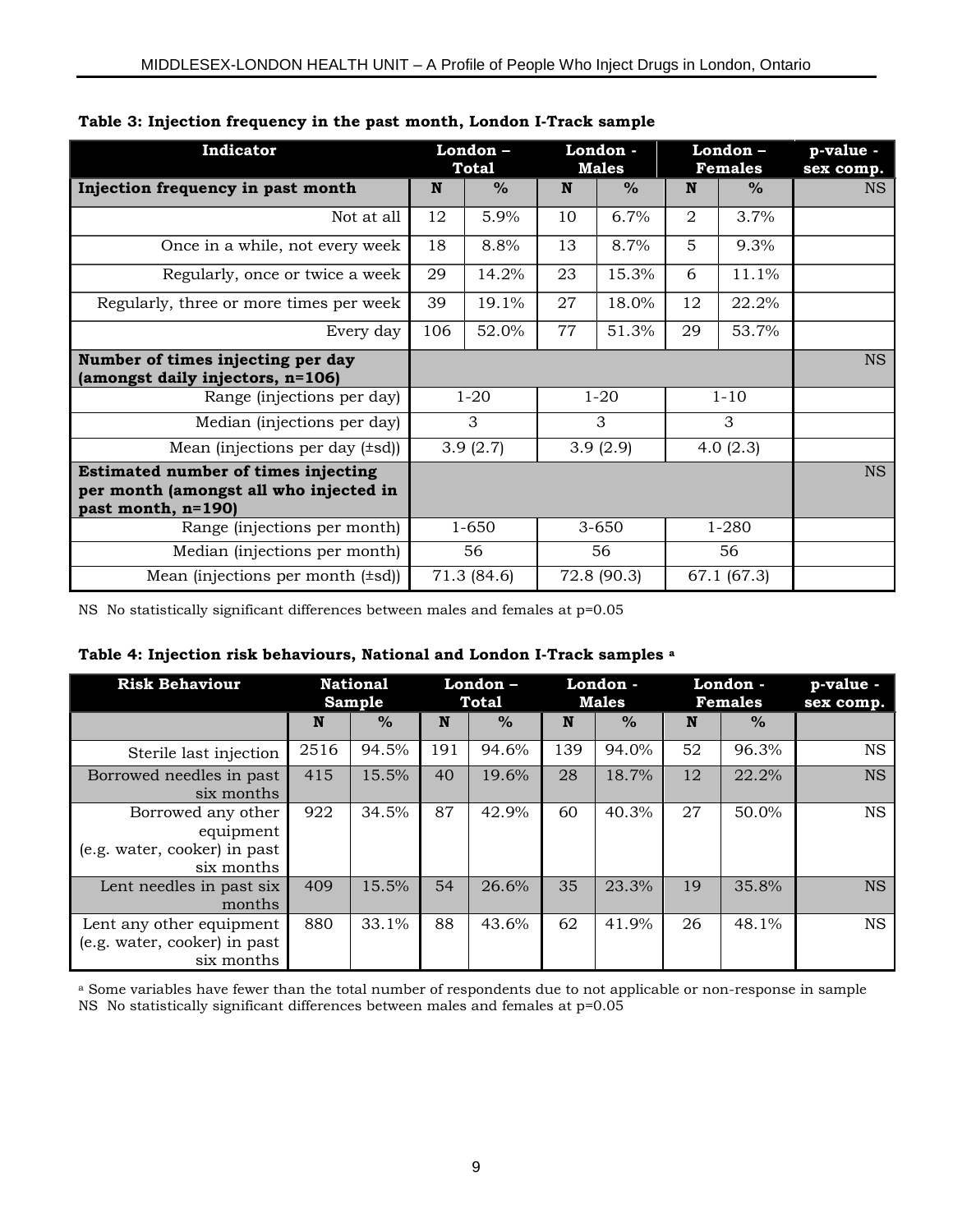#### **3. Sexual Risk Behaviours**

Table 5 shows that in the London sample, 54.0% of participants were sexually active in the past month. Women were significantly more likely to have been sexually active in the past month (74.1%) than men (46.6%). In the London sample, 31.2% of respondents who reported sexual activity in the past month used a condom during their last sexual encounter, which is less than 36.6% of respondents in the national sample. In London, 35.6% of all respondents had multiple sex partners in the past six months, and significantly more women (46.3%) than men (31.8%) reported having multiple sex partners. Amongst the small number of female and male sex workers in the London sample (21 people), 71.4% reported condom use at the last client sexual encounter. This is less than the national sample, where 77.1% of sex workers reported condom use at their last client sexual encounter. In London, 36.8% of the sample had ever been diagnosed with a sexually transmitted/bloodborne infection (STBBI), with significantly more females (53.7%) than males (30.6%) diagnosed with an STBBI. This is consistent with 39.3% of all national respondents having ever been diagnosed with an STBBI.

| <b>Risk Behaviour</b>                                                              |           | <b>National</b><br><b>Sample</b> |     | London -<br><b>Total</b> |        | London -<br>Males |        | London -<br><b>Females</b> | p-value -<br>sex<br>comp. |
|------------------------------------------------------------------------------------|-----------|----------------------------------|-----|--------------------------|--------|-------------------|--------|----------------------------|---------------------------|
|                                                                                    | N         | $\%$                             | N   | $\%$                     | N      | $\%$              | N      | $\frac{0}{0}$              |                           |
| Had sex in past month                                                              | <b>NA</b> | NA                               | 109 | 54.0%                    | 69     | 46.6%             | 40     | 74.1%                      | 0.001                     |
| Condom use during most<br>recent sex<br>(among those who had<br>sex in past month) | 777       | 36.6%                            | 34  | 31.2%                    | 21     | 30.4%             | 13     | 32.5%                      | <b>NS</b>                 |
| Two or more sexual<br>partners in past six<br>months,                              | 920       | 34.4%                            | 72  | 35.6%                    | 47     | 31.8%             | 25     | 46.3%                      | 0.02                      |
| Condom use at last sex<br>with client sex partner b                                | 236       | 77.1%                            | 15  | 71.4%                    | $\sim$ |                   | $\sim$ | $\sim$                     | <b>NS</b>                 |
| Ever diagnosed with an<br><b>STBBI</b>                                             | 680       | 39.3%                            | 74  | 36.8%                    | 45     | 30.6%             | 29     | 53.7%                      | 0.004                     |

#### **Table 5: Sexual risk behaviours, National and London I-Track samples a**^

<sup>a</sup> Some variables have fewer than the total number of respondents due to not applicable or non-response in sample <sup>b</sup> Client sex partner is one who provided money, drugs, goods or anything else in exchange for sex with the

respondent Tarasuk, Ogunnaike-Cooke, Archibald et al., (2013). In London sample, sex workers n=21.

NS No statistically significant differences between males and females at p=0.05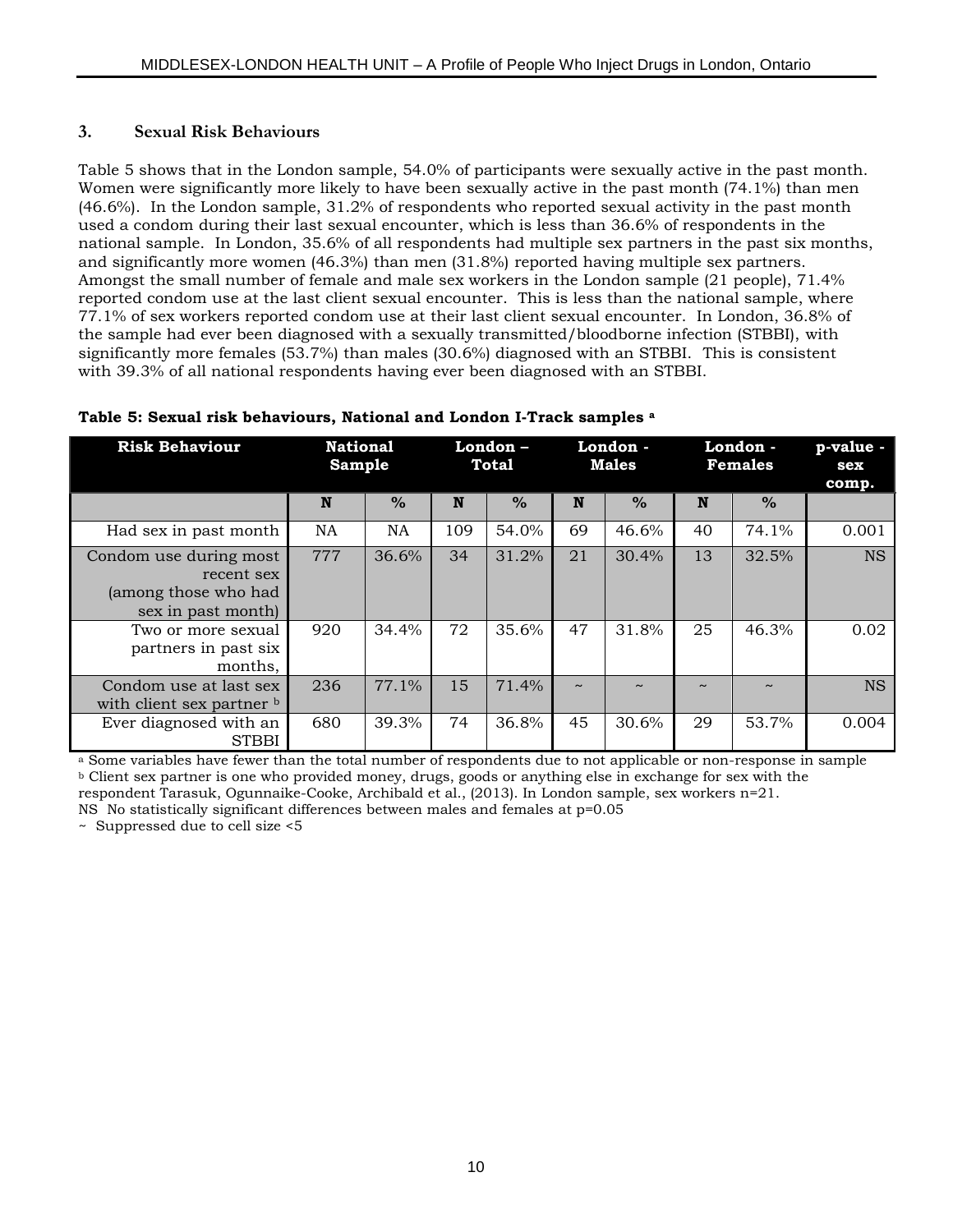#### **4. Hepatitis C and HIV Results and Testing Behaviours**

The results of dried blood sample (DBS) testing are provided in Table 6, and show an extremely high lifetime prevalence of hepatitis C: 79.1% of the London sample, which is much higher than 68.0% of the national sample. This test does not distinguish between acute and chronic hepatitis C infections, and the vast majority are likely chronic. Further, there is a sex difference in that 81.7% of males compared to 71.7% of females tested positive for hepatitis C. For HIV, the prevalence was lower in the London sample (5.5% of respondents) than in the national sample (10.9% of respondents). Of those in the London sample who provided an adequate DBS for both hepatitis C and HIV testing, 5.6% were HIV/hepatitis C co-infected, meaning that they had both HIV and hepatitis C infections. In the national sample, 9.2% of respondents were HIV/hepatitis C co-infected, and just 1.7% were HIV positive without having hepatitis C. The majority of the London sample (73.4%), was seropositive for hepatitis C only; 77.1% of males and 63.0% of females had hepatitis C without having HIV. The overall proportion is higher than 58.8% of the national sample that was infected with hepatitis C only without having HIV. In London, 20.9% of respondents were infected with neither hepatitis C nor HIV (18.3% of males and 28.3% of females), which is lower compared to 30.3% of the national sample with neither hepatitis C nor HIV. Although the number is very small, six of the 10 people in London with HIV (60.0%) were unaware of their HIV positive status. This proportion is much higher than the national sample, where just 21.4% were unaware of their HIV positive status.

Table 7 shows that in London, 86.1% of participants had ever been tested for HIV, which is lower than the national sample, where 92.9% of participants had ever been tested for HIV. Among those who reported being HIV negative, 80.7% of the London sample (78.5% of males and 86.7% of females) had an HIV test in the past two years. The comparable figure in national sample was 85.0%. The number of those who self-reported being HIV positive was too few to report additional information on care and treatment in the London sample. However, in the national sample, of those that self-reported being HIV positive, 95.0% were under a doctor's care, 77.0% had ever taken drugs for HIV, and 66.0% were currently still taking the drugs.

In London, 87.6% of the sample had ever been tested for hepatitis C, slightly less than 91.4% of the national sample. Further, just 32.6% of the London sample who reported being currently infected with hepatitis C was receiving a doctor's care for their infection, which is much lower than 48.4% in the national sample. Similarly, the number of participants in the London sample currently taking prescribed drugs for hepatitis C was too small to report, and only a very small proportion of the national sample (2.4%) were taking drugs for hepatitis C.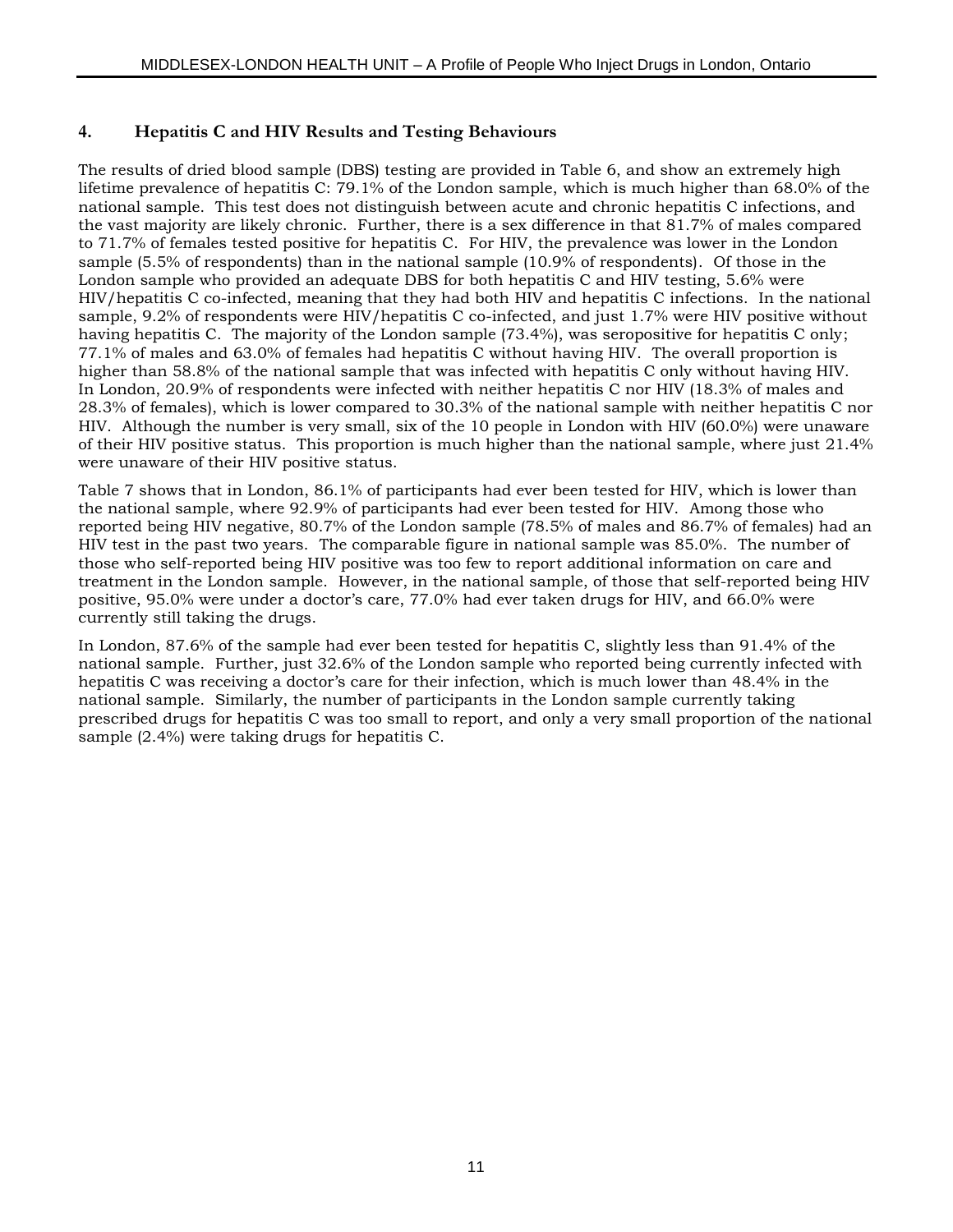| Indicator                                                                                 | <b>National</b><br>Sample |       | London -<br><b>Total</b> |       | London -<br><b>Males</b> |                       | London -<br><b>Females</b> |               | p-value -<br>sex comp. |
|-------------------------------------------------------------------------------------------|---------------------------|-------|--------------------------|-------|--------------------------|-----------------------|----------------------------|---------------|------------------------|
|                                                                                           | N                         | $\%$  | N                        | $\%$  | N                        | $\frac{0}{0}$         | N                          | $\frac{0}{0}$ |                        |
| <b>HIV</b> seroprevalence                                                                 | 282                       | 10.9% | 10                       | 5.5%  | $\tilde{\phantom{a}}$    | $\tilde{\phantom{a}}$ | $\tilde{\phantom{a}}$      | $\sim$        | <b>NS</b>              |
| Lifetime hepatitis C<br>prevalence                                                        | 1750                      | 68.0% | 140                      | 79.1% | 107                      | 81.7%                 | 33                         | 71.7%         | <b>NS</b>              |
| <b>Combined HIV &amp;</b><br>hepatitis C serostatus                                       |                           |       |                          |       |                          |                       |                            |               | <b>NS</b>              |
| Seropositive for HIV only                                                                 | 44                        | 1.7%  | $\Omega$                 | 0.0%  | $\Omega$                 | 0.0%                  | $\Omega$                   | $0.0\%$       |                        |
| Seropositive for hepatitis<br>C only                                                      | 1514                      | 58.8% | 130                      | 73.4% | 101                      | 77.1%                 | 29                         | 63.0%         |                        |
| Seropositive for both HIV<br>& hepatitis C                                                | 236                       | 9.2%  | 10                       | 5.6%  | $\tilde{\phantom{a}}$    | $\tilde{\phantom{a}}$ | $\tilde{\phantom{a}}$      | $\tilde{}$    |                        |
| Seronegative for both<br>HIV& hepatitis C                                                 | 781                       | 30.3% | 37                       | 20.9% | 24                       | 18.3%                 | 13                         | 28.3%         |                        |
| <b>Unaware of HIV positive</b><br>status, (among those<br>who were HIV<br>seropositive) b | 60                        | 21.4% | 6                        | 60.0% | $\tilde{\phantom{a}}$    | $\sim$                | $\sim$                     | $\sim$        | <b>NS</b>              |

#### **Table 6: HIV and Hepatitis C laboratory testing results, National and London I-Track samples <sup>a</sup>**

a Some variables have fewer than the total number of respondents due to not applicable or non-response in sample. As well, not all respondents consented to or were able to provide an adequate dried blood sample (DBS) specimen.  $b$  This applied to a very small number of participants in London sample (n=10); interpret with caution.

NS No statistically significant differences between males and females at p=0.05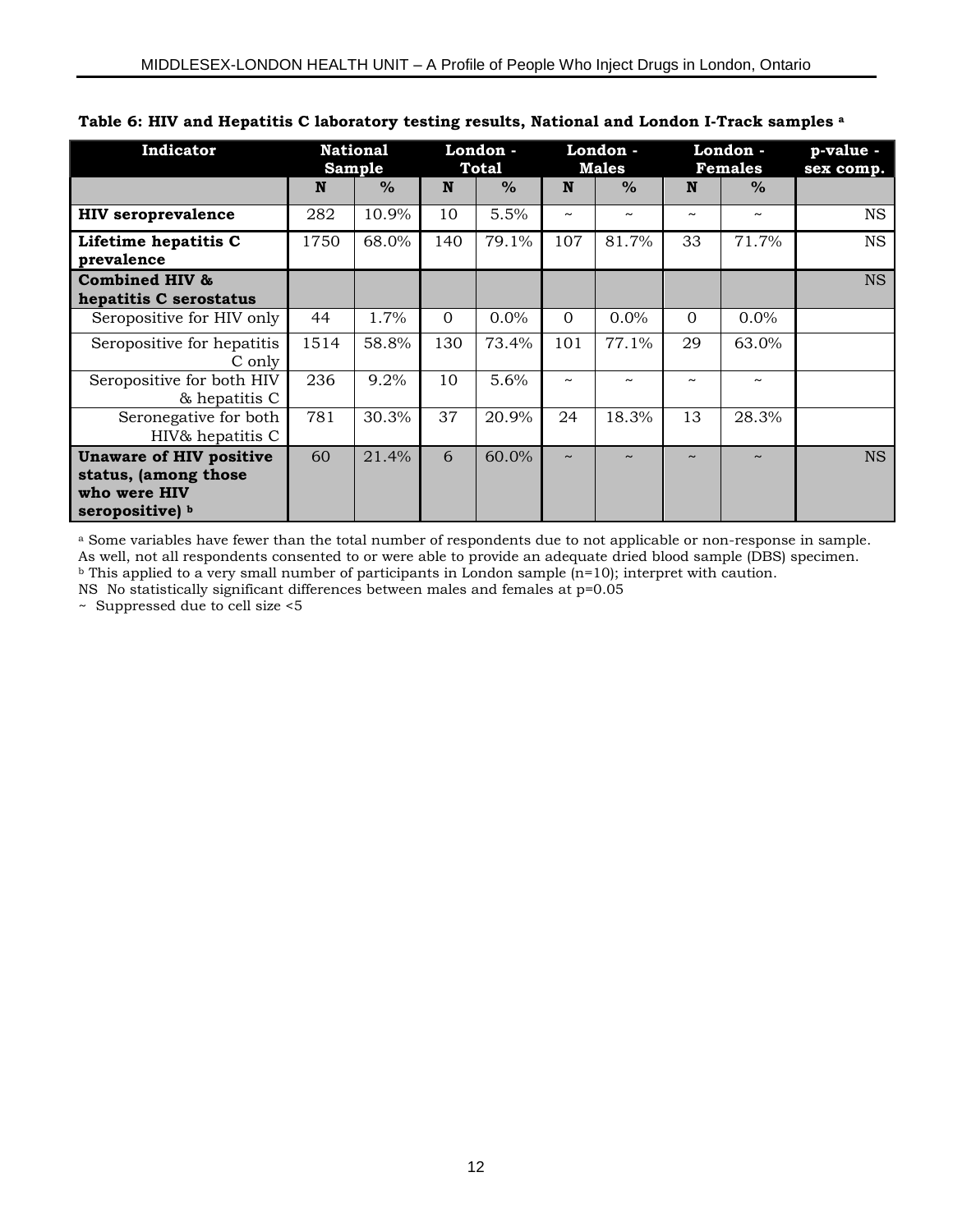|                      |  |  |  | Table 7: HIV and Hepatitis C testing behaviours, care and treatment, National and London I-Track |  |  |
|----------------------|--|--|--|--------------------------------------------------------------------------------------------------|--|--|
| samples <sup>a</sup> |  |  |  |                                                                                                  |  |  |

| Indicator                                                                                                                          |                  | <b>National</b><br><b>Sample</b> | London -<br><b>Total</b> |               | London -<br><b>Males</b> |               |                       | London -<br><b>Females</b> | p-value -<br>sex comp. |
|------------------------------------------------------------------------------------------------------------------------------------|------------------|----------------------------------|--------------------------|---------------|--------------------------|---------------|-----------------------|----------------------------|------------------------|
| HIV testing, care and<br>treatment                                                                                                 | N                | $\frac{0}{0}$                    | N                        | $\frac{0}{0}$ | $\mathbf N$              | $\frac{0}{0}$ | N                     | $\frac{0}{0}$              |                        |
| Ever tested for HIV                                                                                                                | 2468             | 92.9%                            | 174                      | 86.1%         | 128                      | 86.5%         | 46                    | 85.2%                      | <b>NS</b>              |
| Tested for HIV in past two<br>years (among those who<br>reported being HIV<br>negative)                                            | 1709             | 85.0%                            | 134                      | 80.7%         | 95                       | 78.5%         | 39                    | 86.7%                      | <b>NS</b>              |
| Under doctor's care for HIV<br>(among those who reported<br>being HIV positive)                                                    | 95               | 95.0%                            | $\tilde{\phantom{a}}$    |               |                          |               | $\sim$                |                            | <b>NA</b>              |
| Ever taken prescribed<br>drugs for HIV (among those<br>who reported being HIV<br>positive)                                         | 77               | 77.0%                            | $\sim$                   |               |                          |               | $\sim$                |                            | <b>NA</b>              |
| Currently taking prescribed<br>drugs for HIV (among those<br>who reported being HIV<br>positive                                    | 66               | 66.0%                            | $\tilde{\phantom{a}}$    |               | $\tilde{\phantom{a}}$    |               | $\sim$                |                            | NA                     |
| <b>Hepatitis C testing, care</b><br>and treatment                                                                                  |                  |                                  |                          |               |                          |               |                       |                            |                        |
| Ever tested for hepatitis C                                                                                                        | 2417             | 91.4%                            | $\overline{176}$         | 87.6%         | 129                      | 87.8%         | 47                    | 87.0%                      | $\overline{\text{NS}}$ |
| Under doctor's care for<br>hepatitis C (among those<br>who reported being<br>currently infected with<br>hepatitis C)               | $\overline{514}$ | 48.4%                            | $\overline{30}$          | 32.6%         | 23                       | 33.8%         | $\overline{7}$        | 29.2%                      | <b>NS</b>              |
| Currently taking prescribed<br>drugs for hepatitis C<br>(among those who reported<br>being currently infected<br>with hepatitis C) | 25               | 2.4%                             | $\tilde{\phantom{a}}$    |               |                          |               | $\tilde{\phantom{a}}$ |                            | <b>NA</b>              |

a Some variables have fewer than the total number of respondents due to not applicable or non-response in sample. NA Not applicable

NS No statistically significant differences between males and females at p=0.05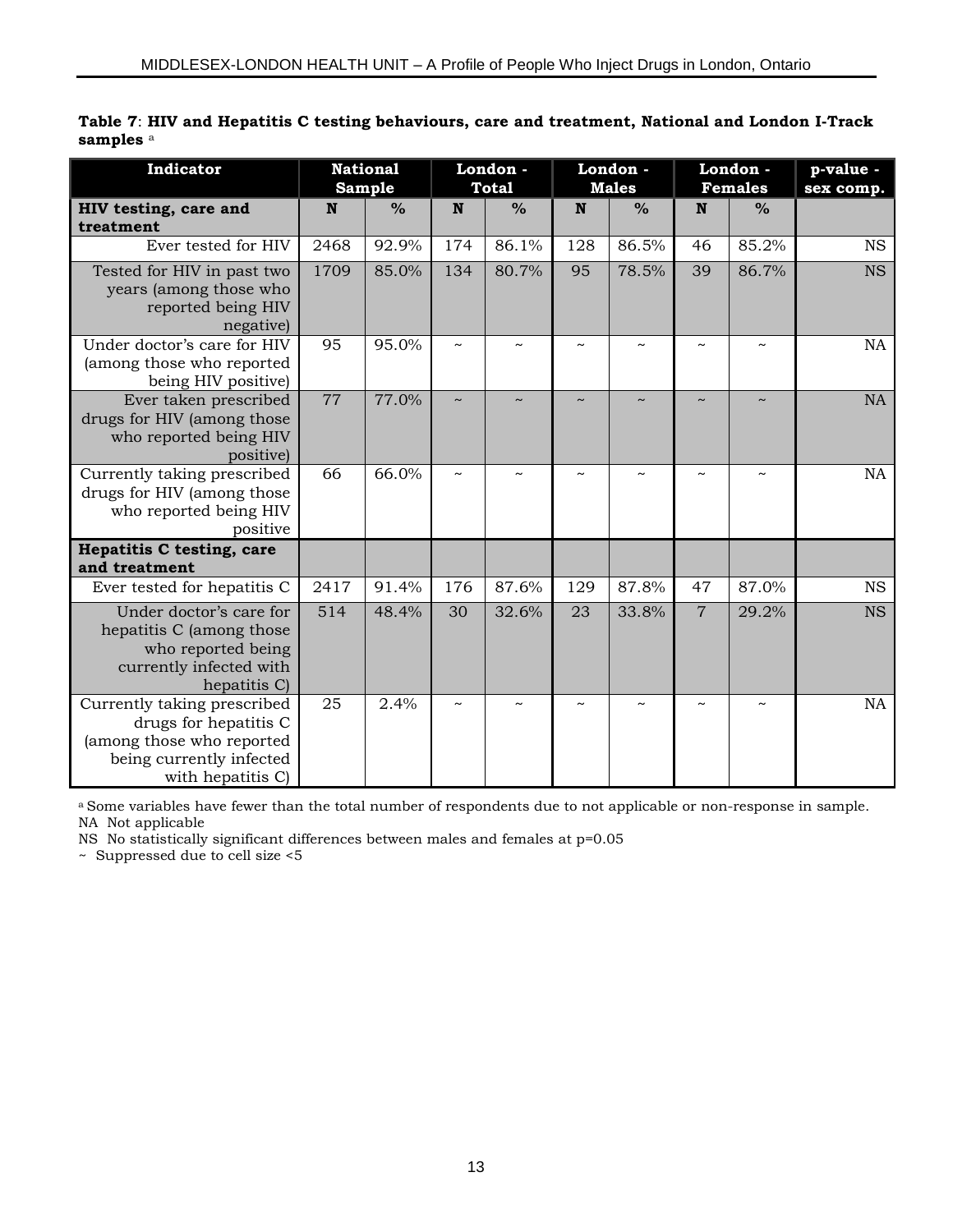#### **5. Health Services Accessed**

A variety of health and other services were accessed by London and national respondents in the past year. Table 8 shows that in general, in London, women tended to use each service more than men. Most services were used in similar frequency by London and national respondents overall. Almost all London respondents reported using a needle exchange or harm reduction service (96.0%). This was higher than 89.0% of respondents in the national sample as a whole, and is likely due to the local recruitment strategy through the needle exchange program. In London, 66.5% of respondents reported going to a hospital, with more females (75.5%) than males (63.3%) visiting a hospital. This is slightly more than 59.4% of national respondents going to hospital. Community drop-in and community health centres were also used in higher frequency by the London sample (66.0% and 53.0%, respectively) than in the national sample (54.5% and 44.9%, respectively). In London, 29.3% of respondents used the services of a medical/walk-in clinic, with a significantly higher proportion of women (49.1%) than men (22.1%) accessing one. This is compared to 47.1% of national respondents accessing a medical/walk-in clinic. Just over one-third of respondents (34.5%) in London reported having tried detox or drug treatment, which is comparable to the national sample (32.2%). In London, 28.5% of the sample accessed a mental health or addiction centre (37.7% of females and 25.2% of males), compared to 23.7% of the national sample. In London, 8.0% of the sample accessed a sexual health centre, with a significantly higher proportion of women (18.9%) than men (4.1%) doing so. This is slightly less than 9.6% of national respondents that accessed a sexual health centre.

In addition, respondents were asked about using over 50 individual services. Two of these were provided by MLHU: The Clinic (11 people used this service) and the MLHU site of the Counterpoint Needle and Syringe program (21 people used this service).

| <b>Service</b>                                | <b>National</b><br>Sample |       | London-<br>Total |       | London -<br><b>Males</b> |        | London -<br><b>Females</b> |                       | p-value -<br>sex comp. |
|-----------------------------------------------|---------------------------|-------|------------------|-------|--------------------------|--------|----------------------------|-----------------------|------------------------|
|                                               | N                         | $\%$  | N                | $\%$  | N                        | $\%$   | N                          | $\%$                  |                        |
| Needle exchange/<br>harm reduction<br>service | 1541                      | 89.0% | 192              | 96.0% | 141                      | 95.9%  | 51                         | 96.2%                 | <b>NS</b>              |
| Hospitals                                     | 1029                      | 59.4% | 133              | 66.5% | 93                       | 63.3%  | 40                         | 75.5%                 | <b>NS</b>              |
| Community drop-in<br>centres                  | 945                       | 54.5% | 132              | 66.0% | 94                       | 63.9%  | 38                         | 71.7%                 | <b>NS</b>              |
| Community health<br>centres                   | 779                       | 44.9% | 106              | 53.0% | 75                       | 51.0%  | 31                         | 58.5%                 | <b>NS</b>              |
| Detox or drug<br>treatment facility           | 557                       | 32.2% | 69               | 34.5% | 51                       | 34.7%  | 18                         | 34.0%                 | <b>NS</b>              |
| Medical/Walk-in<br>clinics                    | 815                       | 47.1% | 58               | 29.3% | 32                       | 22.1%  | 26                         | 49.1%                 | 0.001                  |
| Mental health and<br>addictions centre        | 409                       | 23.7% | 57               | 28.5% | 37                       | 25.2%  | 20                         | 37.7%                 | <b>NS</b>              |
| Culturally-based<br>services                  | 173                       | 10.0% | 21               | 10.5% |                          | $\sim$ |                            | $\tilde{\phantom{a}}$ | <b>NS</b>              |
| Sexual health centre                          | 165                       | 9.6%  | 16               | 8.0%  | 6                        | 4.1%   | 10                         | 18.9%                 | 0.002                  |

#### **Table 8: Health services accessed in past 12 months, National and London I-Track samples** <sup>a</sup>

a Some variables have fewer than the total number of respondents due to not applicable or non-response in sample.

NS No statistically significant differences between males and females at p=0.05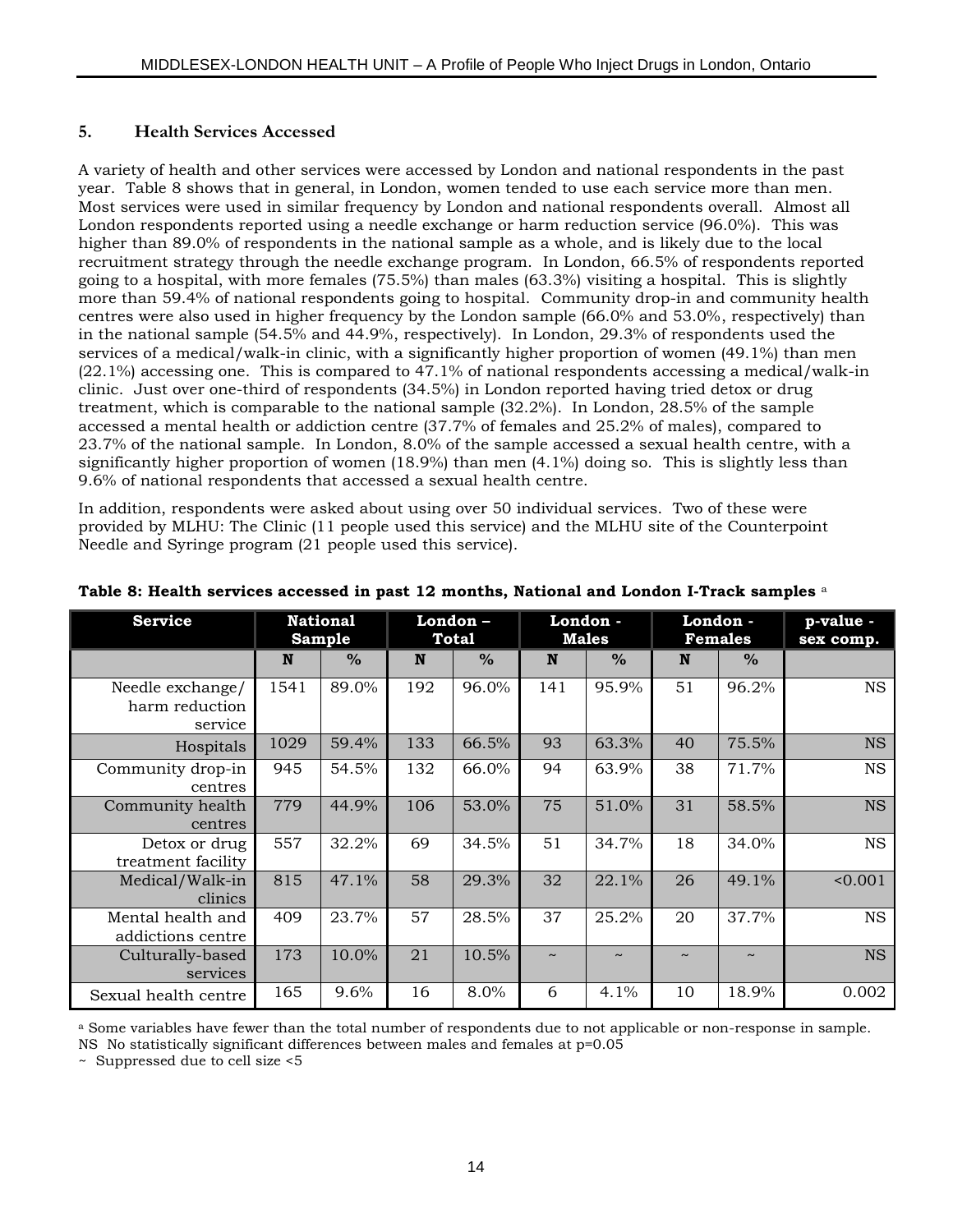#### **6. Knowledge of HIV-related Risk Behaviours and Transmission**

There was very high non-response to some items regarding HIV-related risk behaviour and transmission in the London sample, predominantly in the form of "don't know" responses. Where non-response comprises 5% or more of the sample, it is noted. Because of the high non-response rates, results for these variables should be interpreted with caution. Figure 3 shows that in London, participants were most knowledgeable about condoms reducing HIV transmission and that a healthy looking person can have HIV (95.1% of respondents answered correctly for each question). This was similar to the national sample, where 94.7% of respondents knew that using condoms reduces the risk of HIV and 98.4% knew that a healthy looking person can have HIV. In the London sample, 85.3% of respondents knew that having sex with only one, faithful, uninfected partner could reduce the risk of transmission, which was more than 79.3% of the national sample. While 79.4% of the London sample correctly identified that there is no cure for HIV/AIDS, a higher proportion (88.9%) of the national sample did so. Seventy-four percent of the London sample correctly identified that sharing a meal with someone could not transmit HIV, although non-response for this item was high, at 9.8%. This is lower compared to 83.2% of national respondents who got correctly answered this question. Finally, respondents were less sure about whether mosquitos could transmit HIV, with just 64.2% of London respondents correctly identifying that mosquitos cannot transmit HIV. This question also had the highest proportion of "don't know/refused" responses, about 22.1% of respondents. By contrast, 76.3% of the national sample knew that mosquitos cannot transmit HIV.



**Figure 3: Knowledge of HIV and HIV transmission, National and London I-Track samples**

‡ High proportion of "don't know/refused" responses (~10%) in London sample

† Very high proportion of "don't know/refused" responses (~20%) in London sample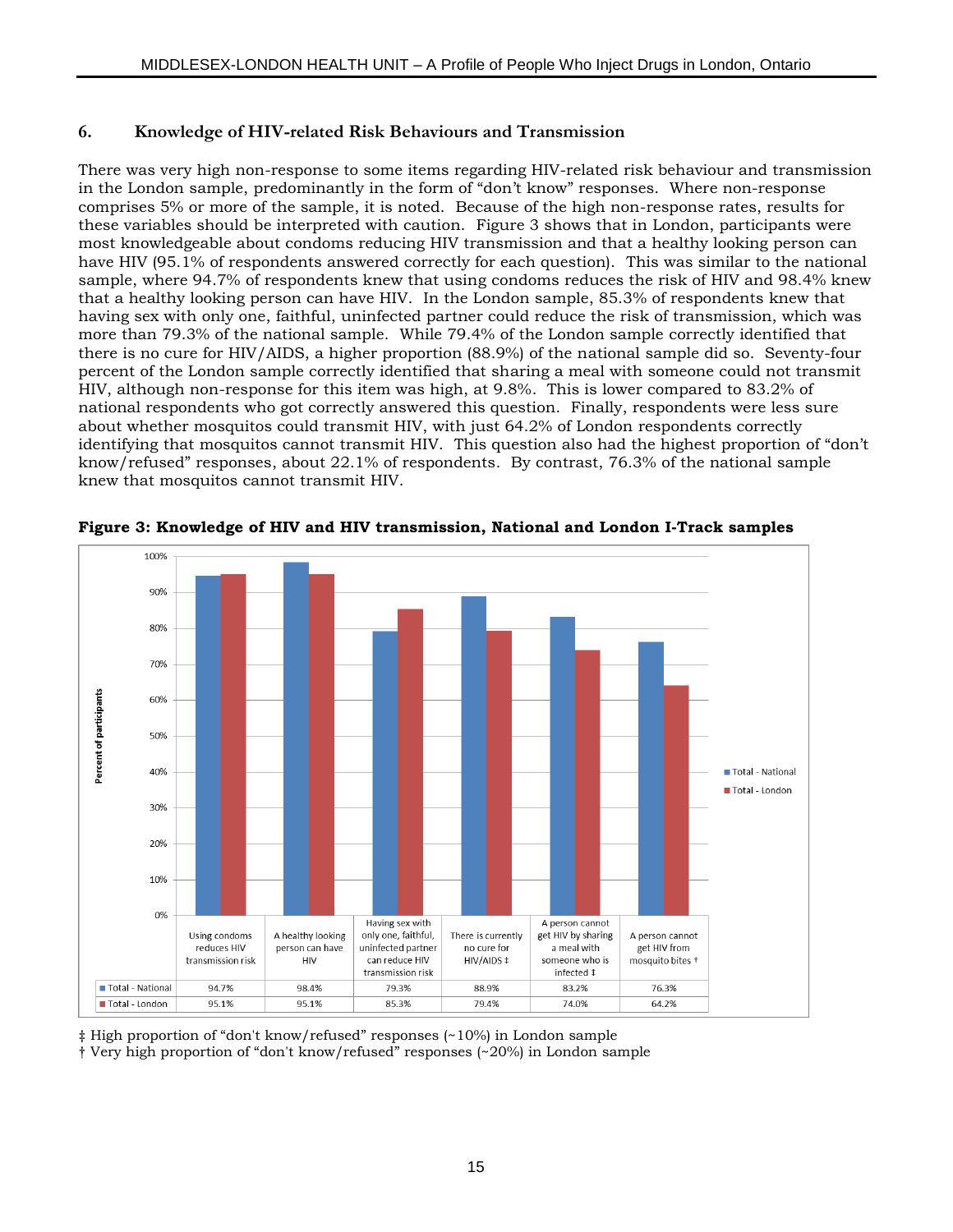## **IV. Summary and Conclusion**

Demographically, the national and London samples were quite similar, although there was a higher proportion of Aboriginal people and a higher proportion of people with less than \$1000 monthly income in the national sample. London had a higher proportion of people who had unstable housing and a higher proportion of people who had recently been in jail than the national sample.

A slightly higher proportion of the London sample injected drugs alone than in the national sample. In London, the most common drugs of choice to inject were non-prescribed morphine, hydromorphone, and oxycontin/ oxycodone, while for the national sample the most commonly injected drug was cocaine. Marijuana was the most common non-injected drug used in London. London participants were more likely than national participants to borrow and lend needles and other injection equipment. Slightly fewer London participants reported condom use at last sex and at last sex with a client sex partner than in the national sample.

Results of dried blood sample laboratory testing in London showed a very high prevalence of lifetime hepatitis C, which was higher than in the national sample, and a lower prevalence of HIV in London than the national sample. All London respondents infected with HIV were also co-infected with hepatitis C. While there was a high prevalence of previous HIV and hepatitis C testing both nationally and in London, the prevalence of testing for both was slightly higher in the national sample. Although the number is very small, six of the ten people in London with HIV were unaware of their HIV positive status, which was a much higher percentage than in the national sample.

In general, the London sample more frequently accessed local health and community services than the national sample, with the exception of medical/walk-in clinics, which were accessed more frequently by the national respondents overall. Needle exchange programs were the service used most widely, with nearly all participants reporting use of a NEP in both the London and national samples. However, this is somewhat biased given that recruitment was done at needle exchange program sites for many participating sites, and was done exclusively at a NEP in London. London and national participants were fairly similar on their knowledge of HIV and its transmission, though non-response was an issue for some questions in the London sample.

These local I-Track results demonstrate that there is an active local population of people who inject drugs, with a high prevalence of hepatitis C and HIV. They inject opioid drugs most frequently. There appears to be a slightly higher prevalence of risk-associated behaviours for both injection and sexual practices in London than compared to the national sample. Appropriate programs and services such as needle exchange and sexual health services should continue to be offered, and additional harm reduction initiatives, based on a comprehensive community drug strategy, could further reduce the health risk and improve the health of this highly vulnerable population.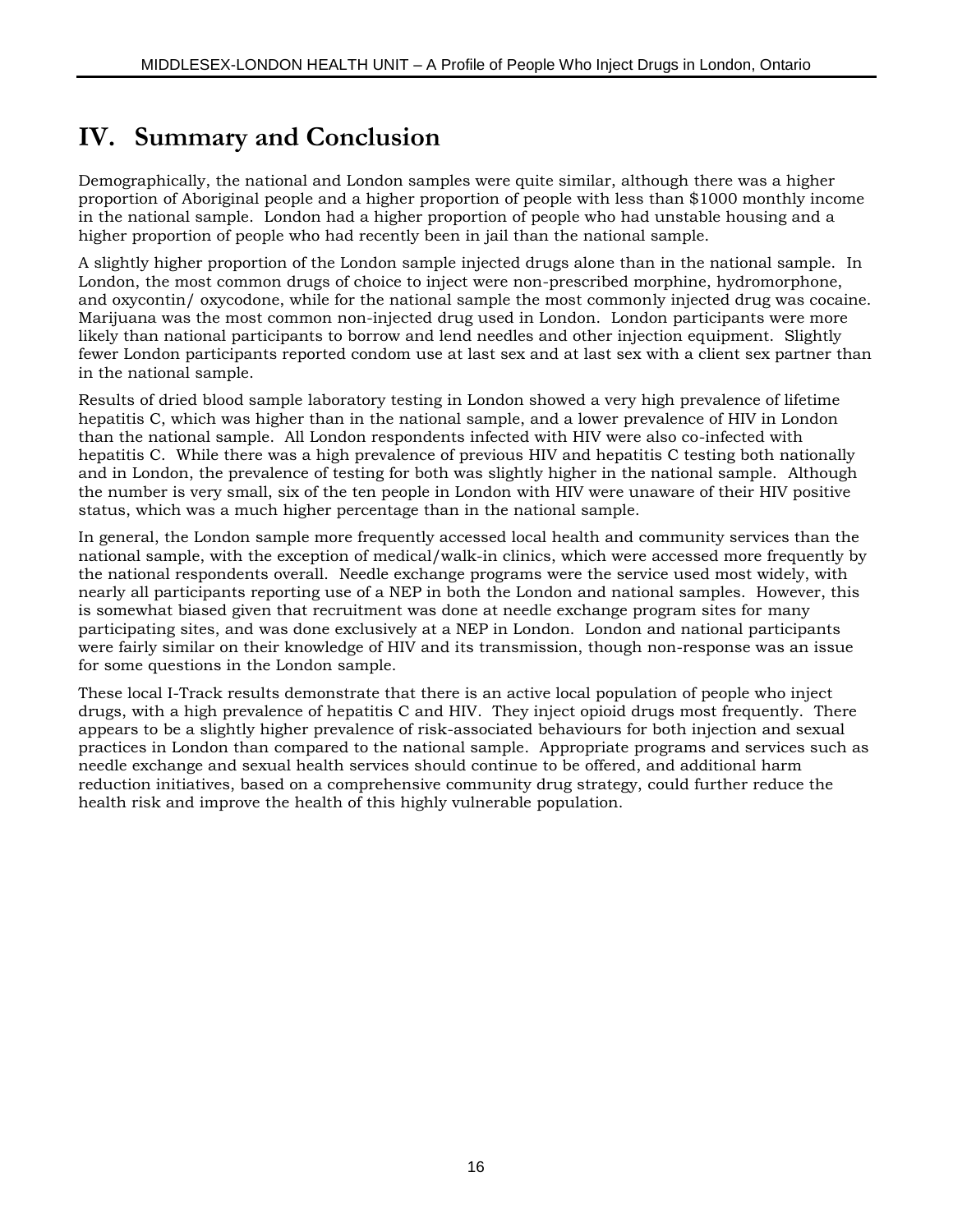### **References**

- Bennett, N.J. & Gilroy, S.A. (15 July 2013). HAART studies and DHHS guidelines. In R.A. Greenfield (Ed.), *HIV Disease Treatment and Management*. Retrieved from <http://emedicine.medscape.com/article/211316-treatment#aw2aab6b6b2>
- Canadian Liver Foundation. (September 2012). *Position Statement – Hepatitis C Screening*. Retrieved from [http://www.liver.ca/files/PDF/Position\\_Statements/CLF\\_Position\\_Statements\\_-](http://www.liver.ca/files/PDF/Position_Statements/CLF_Position_Statements_-_Testing_for_hepatitis_C_-_FINAL.pdf) Testing for hepatitis C - FINAL.pdf
- Fischer, B., & Argento, E. (2012). Prescription opioid related misuse, harms, diversion and interventions in Canada: A review. *Pain Physician, 15*, ES191–ES203.
- Holmberg,S.D., Spradling, P.R., Moorman, A.C. & Denniston, M.M. (2013). Hepatitis C in the United States. *New England Journal of Medicine, 368*(20), 1859-1864.
- Kwong, J.C., Crowcroft, N.S., Campitelli, M.A., Ratnasingham, S., Daneman, N., Deeks, S.L. & Manuel, D.G. (2010). *Ontario Burden of Infectious Disease Study Advisory Group; Ontario Burden of Infectious Disease Study (ONBOIDS): An OAHPP/ICES Report*. Toronto: Ontario Agency for Health Protection and Promotion, Institute for Clinical Evaluative Sciences.
- Liang, T.J. & Ghany, M.G. (2013). Current and future therapies for Hepatitis C virus infection. *New England Journal of Medicine, 368*(20), 1907-1917.
- Middlesex London Health Unit. (2012a). *Figure 8.29: HIV infections (ML and ON).* Retrieved from [http://communityhealthstats.healthunit.com/chart/sexually-transmitted-and-blood-borne](http://communityhealthstats.healthunit.com/chart/sexually-transmitted-and-blood-borne-infections/figure-829-reported-incidence-rate-hiv)[infections/figure-829-reported-incidence-rate-hiv](http://communityhealthstats.healthunit.com/chart/sexually-transmitted-and-blood-borne-infections/figure-829-reported-incidence-rate-hiv)
- Middlesex London Health Unit. (2012b). *Figure 8.26: Hepatitis C infections (ML and ON).* Retrieved from [http://communityhealthstats.healthunit.com/chart/sexually-transmitted-and-blood-borne](http://communityhealthstats.healthunit.com/chart/sexually-transmitted-and-blood-borne-infections/figure-826-reported-incidence-rates-hepatitis)[infections/figure-826-reported-incidence-rates-hepatitis](http://communityhealthstats.healthunit.com/chart/sexually-transmitted-and-blood-borne-infections/figure-826-reported-incidence-rates-hepatitis)
- National Advisory Committee on Prescription Drug Misuse. (2013). *First do no harm: Responding to Canada's prescription drug crisis*. Ottawa: Canadian Centre on Substance Abuse.
- Public Health Agency of Canada. (2006). *Enhanced surveillance of risk behaviours among injecting drug users in Canada (Phase 1 Report).* Retrieved from [http://www.phac-aspc.gc.ca/i-track/sr-re-](http://www.phac-aspc.gc.ca/i-track/sr-re-1/index-eng.php#execsumm)[1/index-eng.php#execsumm](http://www.phac-aspc.gc.ca/i-track/sr-re-1/index-eng.php#execsumm)
- Public Health Agency of Canada. (2009). *Epidemiology of acute hepatitis C infection in Canada: Results from the enhanced Hepatitis strain surveillance system (EHSSS).* Ottawa, ON: Author.
- Public Health Agency of Canada. (2010). Chapter 10: HIV/AIDS among people who inject drugs in Canada. In *HIV/AIDS Epi Update*. Retrieved from [http://www.phac-aspc.gc.ca/aids](http://www.phac-aspc.gc.ca/aids-sida/publication/epi/2010/10-eng.php)[sida/publication/epi/2010/10-eng.php](http://www.phac-aspc.gc.ca/aids-sida/publication/epi/2010/10-eng.php)
- Public Health Agency of Canada. (2012a). *I-Track phase 3 procedural guidelines, London training 2012*. Ottawa, ON: Author.
- Public Health Agency of Canada. (2012b). *Summary: Estimates of HIV Prevalence and Incidence in Canada, 2011.* Retrieved from [http://webqa.phac-aspc.gc.ca/aids](http://webqa.phac-aspc.gc.ca/aids-sida/publication/survreport/estimat2011-eng.php)[sida/publication/survreport/estimat2011-eng.php](http://webqa.phac-aspc.gc.ca/aids-sida/publication/survreport/estimat2011-eng.php)